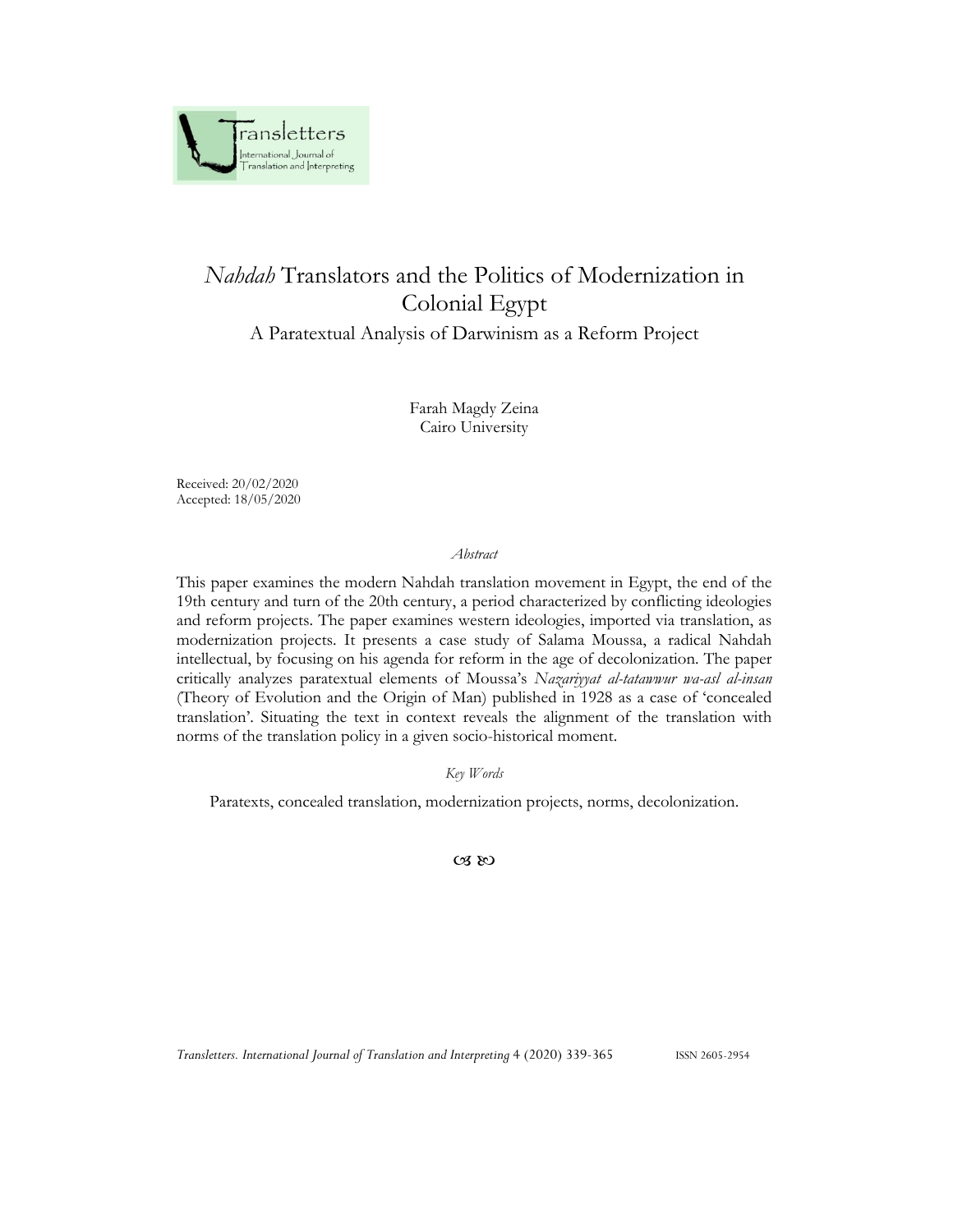### *Introduction*

This paper examines the relationship between translation and modernization projects in Egypt under the British colonial rule and during independence. The study of translation as a modernization project at the end of the  $19<sup>th</sup>$  and turn of the century examines the conflict and struggle between "emergent and competing notions of modernity" present at the heart of reform and nation building in the aftermath of the British occupation (Selim 2008: 148). The study highlights how translation is used by Nahdah translators to advocate and popularize their own political and social agendas for modernization to the public. I examine the case of Salma Moussa (1887-1958) an Egyptian radical reformer, evolutionist and science popularizer in the modern literary Nahdah. Moussa is of a Christian background and is a liberal radical thinker, who opposed traditional values and authorities. This has rightly placed him in conflict with Arab centered ideologies and pan-Islamists, which he thought their strategies to be regressive and backward. Moussa thought that the British were catalysts of progress and modernization in Egypt (Egger 1986: 5). His modernization project is thus conclusively dependent on translation and borrowing of European models. Moussa translated three principal European works, which he aimed to adopt in the course of Egyptian political, economic and social reform and popularize among the public. The three works are: *Treatise about Socialism* in 1913 (*al- Ishtirākiyah*), *The Theory of Evolution and the Origin of Man* in 1928 (*Nazariyyat al-tatawwur wa-asl al-insan)* and *Psychological Studies* (*Dirasat Saykulugiyah*) in 1956. In addition, he translated and borrowed many works by European and non-European philosophers and intellectuals such as *Ghandi and the Indian Movement* in 1934 (*Ghandi wa' al-harakah al-hindiyah*), Grant Allen's work, *The Emergence of the Idea of God* translated in 1912 (*Nushū' Fikrat Allah*), *Bernard Shaw* in 1957 and his autobiography *Those Who Taught Me* in 1953 (*Ha'ulā'i' aalamūni*).

Darwin's *Origin of Species,* the source text at hand, had been translated by Shibli Shumayyil in 1884 as *Taʿrib li-sharh Bukhnirʿalamadhhab Darwin* (A translation of Büchner's explanation of Darwin), *al-Muqtataf* started to popularize and report on the theory of evolution as early as 1885, while Ismail Mazhar translated the first verbatim translation of Darwin's book in 1918. Unlike his predecessors, Moussa's translation is an accessible and popular account in the age of the Arabic press, journalism and political parties.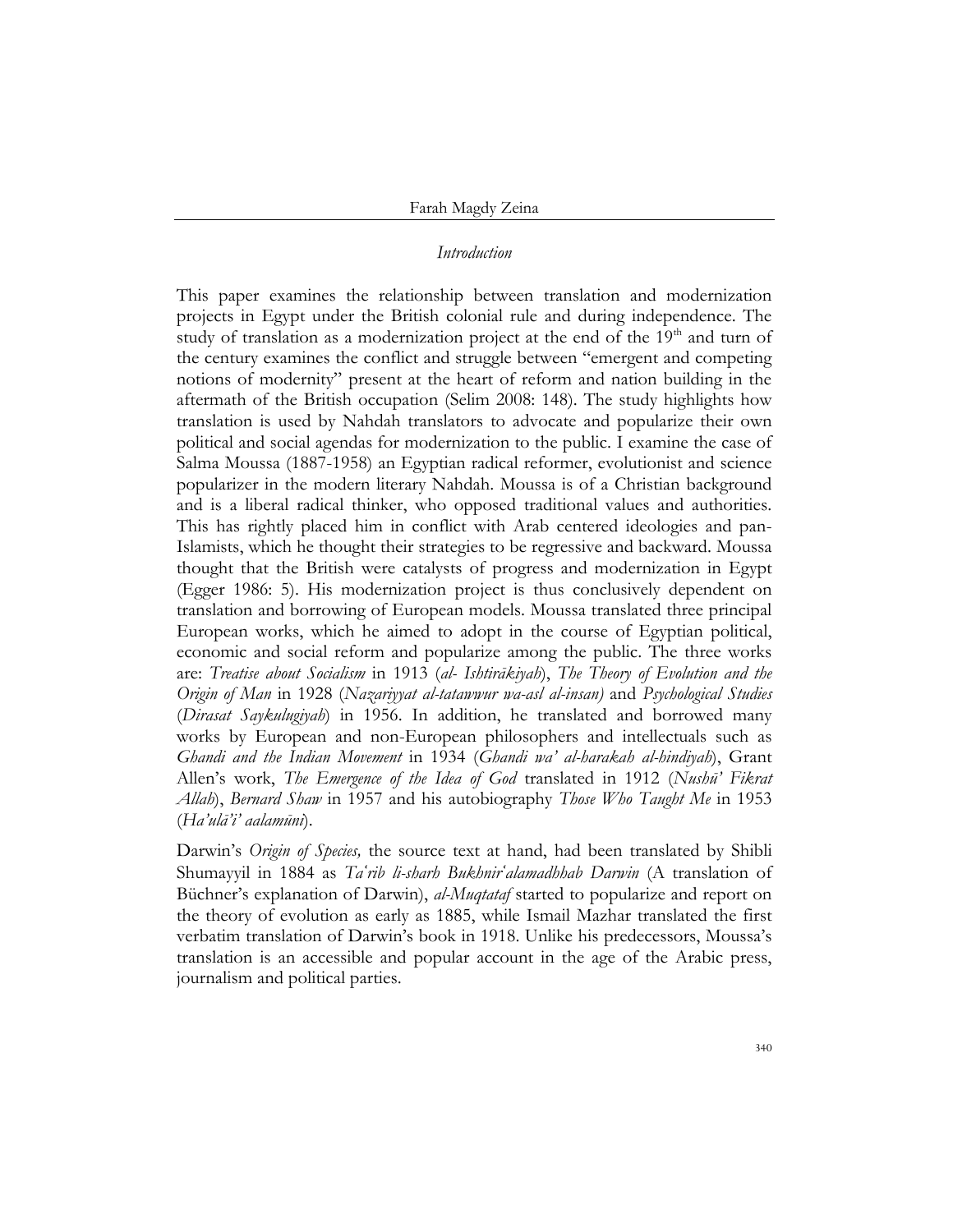In this paper, I will first situate the text in context, by introducing the context shaping the translator's decision and influencing the process of selectivity in accordance to the period's translation policy. I will thus examine the diverse strategies of bicultural Nahdah intellectuals on translating and borrowing from the west, in order to demonstrate the strategies, present at the heart of the Nahdah translation movement between 'easternizers' and 'westernizers' and their potential modernization projects under the impact of colonial hegemony. Second, I will conduct a critical analysis of Moussa's paratextual elements which reveals the strategies he used to domesticate the text to the public target readers.

## *1. Culture and Ideology in Translation*

The word 'Nahdah' marks a period of modern renaissance, revival and enlightenment in the Arab world. A period that is understood to have been initiated by contact with the west in the form of the "scientific expedition" of Napoleon Bonaparte in 1798 and later on, the occupation of Egypt. Throughout the colonized history of Egypt, starting from the "scientific expedition" of Napoleon Bonaparte in 1798, Muhammed Ali's Nahdah up till British colonialism (1882-1936), Egypt experienced many modernization and social reform projects in statecraft and governance that were closely linked to the hegemony of western knowledge and taking place in a colonial context. Under the British occupation, Egypt witnessed transformations starting from its legal system to the reshaping of rural space. Thus, an understanding of the intercultural contact that resulted in modernization and cultural shifts, via translation, between western knowledge production and colonialism helps in the examination of processes, methods and politics of translation and modernization projects under colonial hegemonic rule.

It can be argued that the attitude of the east towards the west, through translation and borrowing, is one that is based on the clash between two different cultures that "had historically clashed and continue to do" (Faiq 2004: 9). It is an authoritarian relationship marked by refusal of the discourse of the dominant master to the dominated/colonized inferior in the colonial context (Faiq 2004: 9). The translation movement, at the turn of the century stressed the concern that importing western knowledge production would further confirm European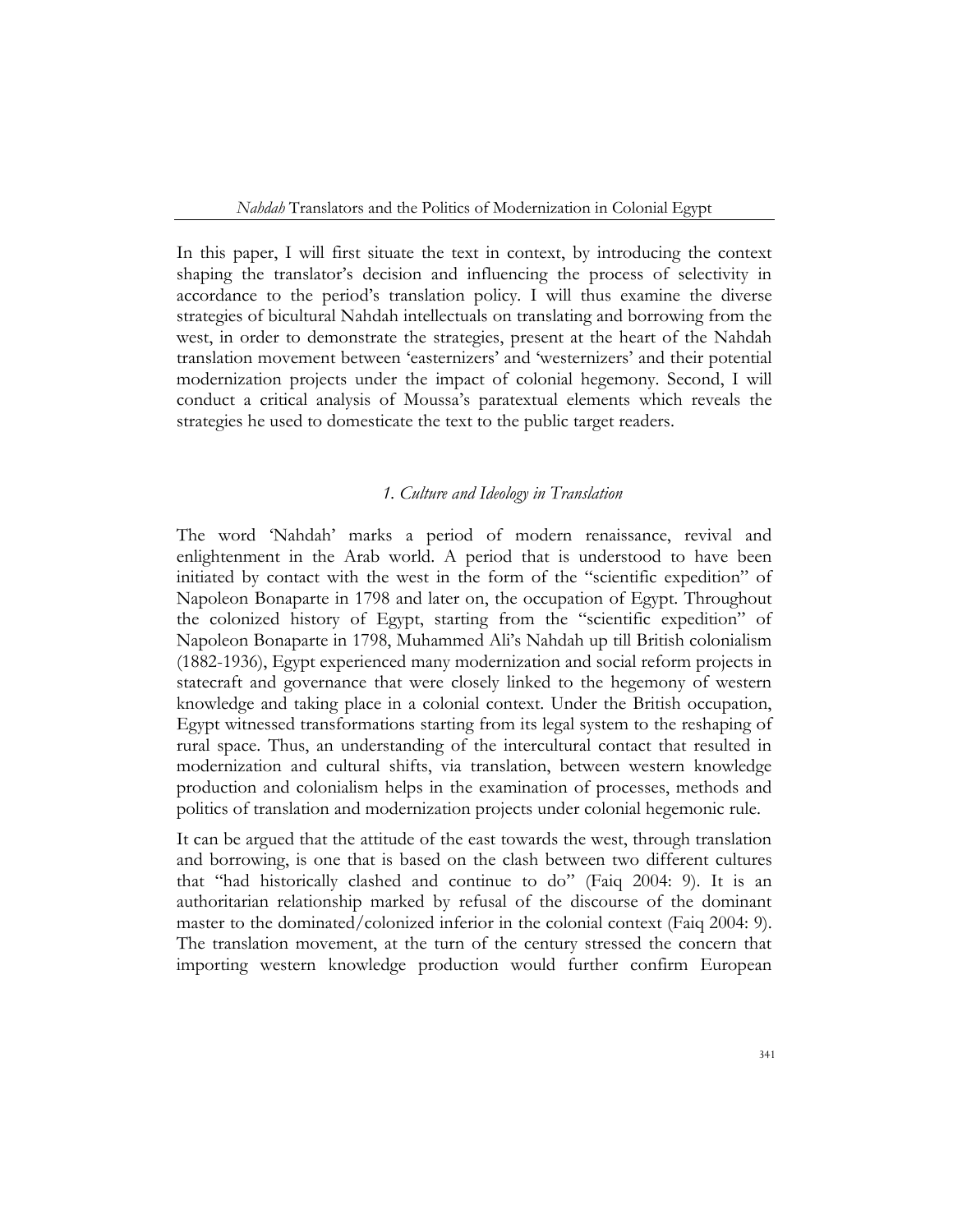supremacy and present hegemonic schemes to dominate Egypt, culturally and ideologically. By translating western knowledge and thought as models for modernization, they believed that they could fill the imagined literary, scientific, and philosophical void "that had left their world lagging behind the European and had enabled Europe to dominate them" (Tageldin 2011: 15). It was through internalizing eastern backwardness and the need for translating and adopting strategies of governance such as scientific thinking and industrialization that the Nahdah intellectuals shaped models of modernization. This is an example of what Robyns (1994) calls a "defective" and at once "defensive" translation relation, whereby the colonized nation translates from the colonizer and import knowledge which is lacking. In this case, the dominated culture acknowledges that it lacks necessary constituents to renew and modernize itself, it then turns to foreign cultures to import some elements. However, the imported elements do not necessarily remain the same but are assimilated, transformed in accordance to target Norms and sometimes they are completely concealed and hidden.

Culture and Norms represent assumed value systems and beliefs adopted collectively and shared by a particular social group. On crossing borders through translation, ideological beliefs of the two different cultures engage in power struggle. Past traditional interpretations resurface to influence the present, while novel modes seep to change and replace these old strategies. Translation becomes used as a method by which ideological and cultural appropriation could take place. Venuti refers to this purpose as an act of violence and manipulation of translation. Putting forward the notion of domestication and foreignization, he argues that domestication is a manipulative act of translation, which intends to seep foreign ideology of the source text and its cultural values, through rewriting the text in terms of what is familiar and unchallenging to target Norms. Venuti refers to this violent act of domestication as related to its very purpose and why a certain text was selected to be translated in the first place, while other texts were excluded because they do not serve "domestic interests" (Venuti 1994: 201-2). Domesticating the foreign text to fit in a pre-existing target culture is the outcome of existing cultural hegemonic practices and hierarchies of dominance and marginality, which determine the processes of importation, production and reception of texts.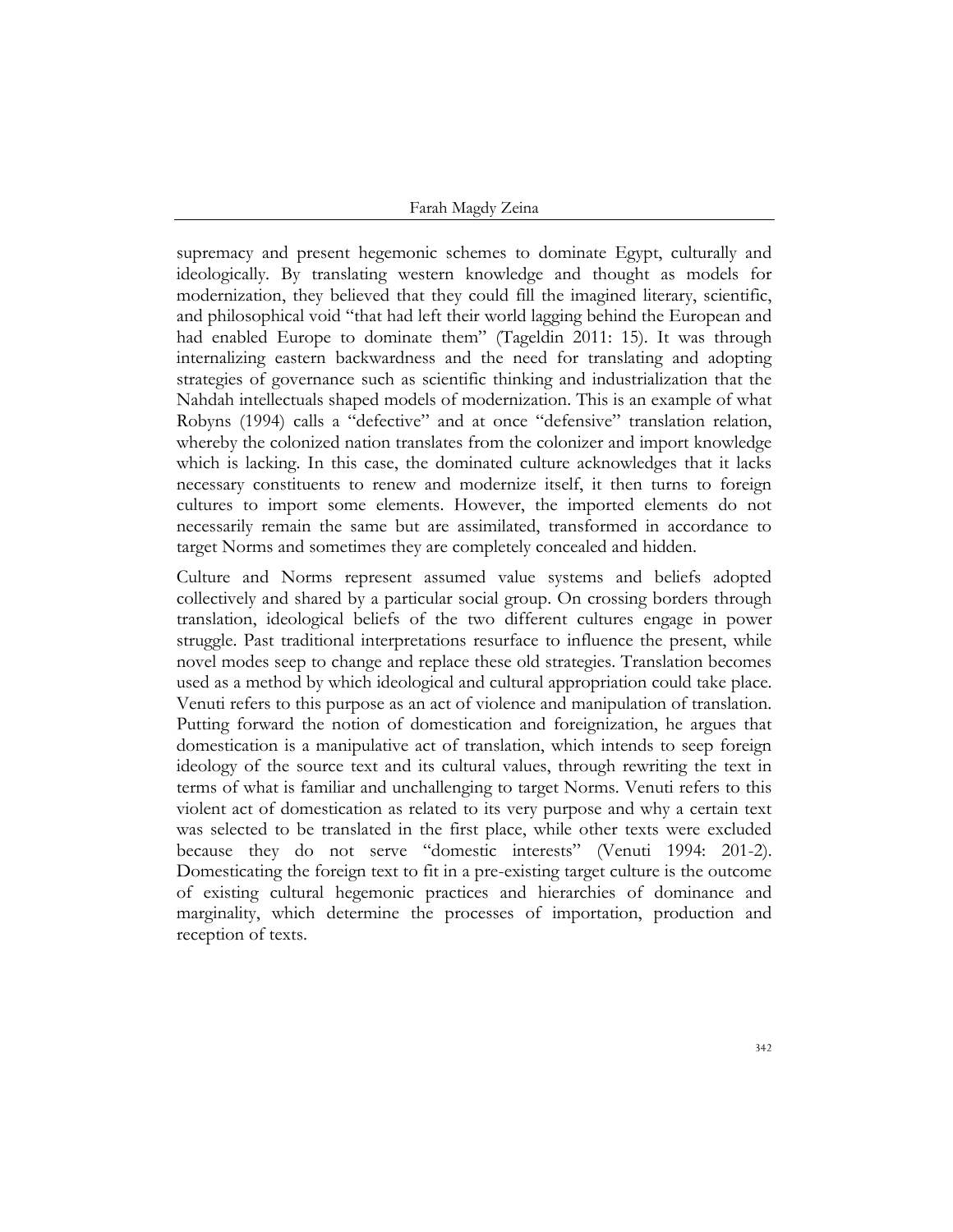Whatever difference the translation conveys is now imprinted by the targetlanguage culture, assimilated to its positions of intelligibility, its canons and taboos, its codes and ideologies The aim of translation is to bring back a cultural other as the same, the recognizable, even the familiar; and this aim always risks a wholesale domestication of the foreign text, often in highly self-conscious projects, where translation serves an imperialist appropriation of foreign cultures for domestic agendas, cultural, economic, political. (Venuti, 1996: 196)

### *1.1 Translation and Modernization Ideological Trends*

Translation was at the core of modernization and reform projects. Nahdah intellectuals translated, adopted and borrowed western knowledge production, to their agendas for the aim of social reform and modernization. Translating under cultural imperialism, distinction between what constituted 'western', 'European' and 'foreign', on the one hand, and Arab, Islamic modes of thought and practice on the other hand was a major cause for the emergence of conflicting ideologies of modernization. In order to understand the functioning of Nahdah intellectuals/translators in translating western knowledge production, it is essential to first position them according to their ideological orientation.

According to Jacquemond (1992) translation paradigms, do not have to actually coincide with political colonial or decolonialization moments, but they work within the hegemony of colonial and post-colonial cultural exchange. First, during the pre-colonial and colonial period, on translating from a hegemonic culture to a dominated one, westernization was the prevalent translation and modernization trend. In Jacquemond's terms it is referred to as 'naturalization'. This trend first appeared in the years 1830-1840 under Muhammed Ali, who trained the first generation of Egyptian translators. During that period, the notions of colonialism, imperialism and cultural hegemony were nonexistent. The first generation of Egyptian translators, under Muhammed Ali, understood the urgency of narrowing the gap between the west and the east in terms of technical and intellectual areas. Translation originated for a political purpose rather than a mere interest in the western/ European culture. Translations were mainly in fields of history, applied sciences and geography for the purpose of nation-building. Translation of literary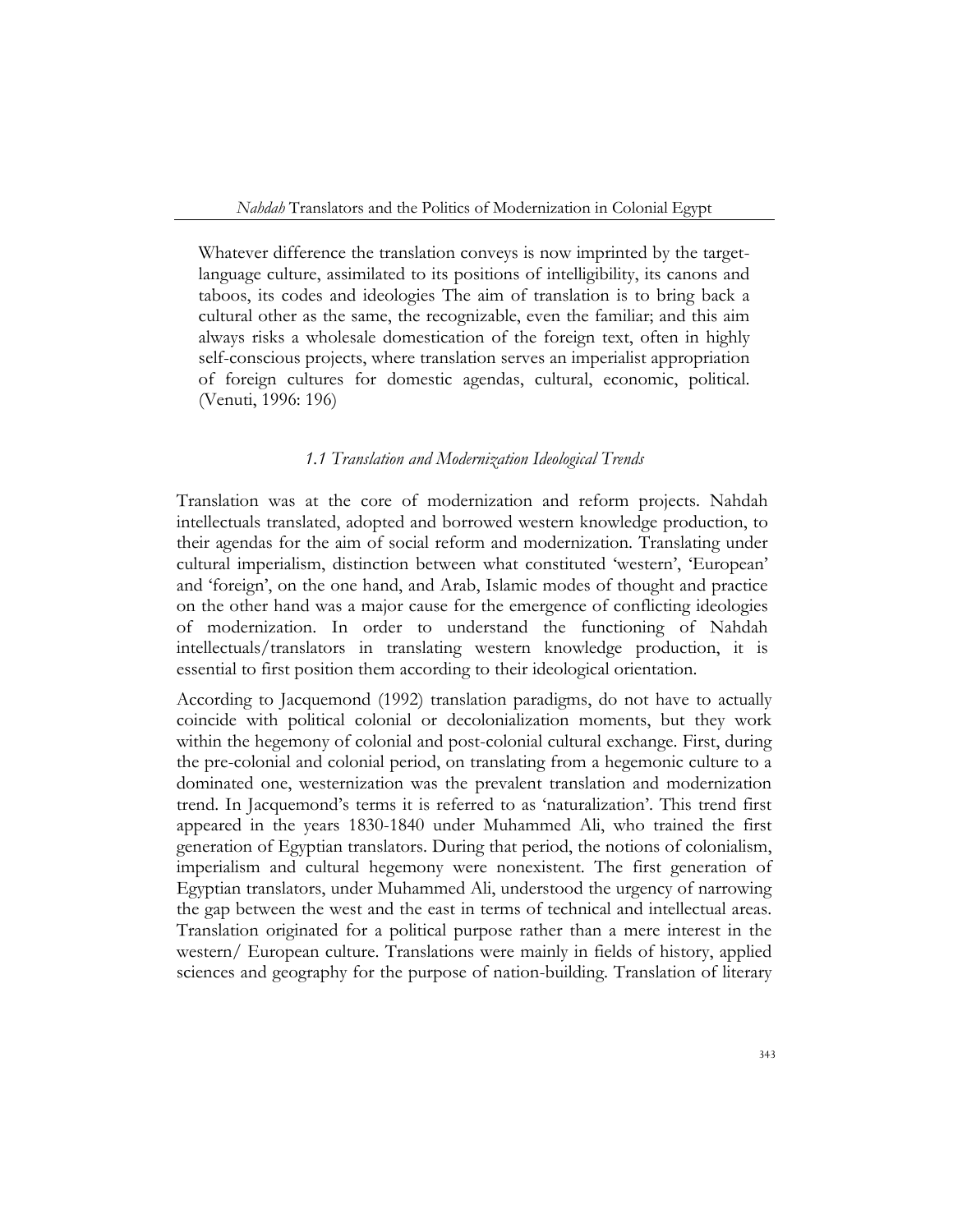works appeared later on, to import new forms of literature such as theater, which the Arabs did not know before colonial contact.

During the colonial era, up until the beginning of the 20th century, westernization was the dominant trend in translating western knowledge production. Westernizers acted as cultural mediators who integrated western knowledge production and worldview with the purpose of imitating the west to build a modern and rational state governed by the scientific method. Free transposition of western knowledge production took forms of 'adaptations', 'arabization', 'egyptianization' in translation which reflected cultural independence from the west, even under political and economic colonial domination. Toury refers to these forms as 'Assumed translation', with 'adaptations', 'cultural readings' and 'interpretations' falling under 'Concealed translation' (Toury 1995: 32). Translation in this sense, did not strictly follow the original source text, but transformed ideas and domesticated the text in style, form and content to fit the target culture's Norms, like Salama Moussa (Jacquemond 1992: 3). The original text was not dealt with as a whole text that ought to be fully transmitted, rather translators transmitted what they thought would serve their purpose and made it familiar in all aspects to the Arab target readers. Translations of the source western texts also took the form of cultural 'readings', which incorporate borrowing of ideas, methods and interpretations of the original text, forming a metatextual layer of readings of the original source text embedded in and applied to different sociocultural moments (M. Elshakry 2013: 9). This approach also appeared in the presentational elements of the translated texts, such as titles and cover pages which concealed the name of the original author. According to Venuti domesticating translations, by concealing their foreign origins is a dangerous act of translation to the target language and culture more than foreignizing translations. By deeply domesticating, the translator surrenders the target readers to foreign ideology "by deeply absorbing the foreign into the domestic and familiar body" (Tageldin 2011: 3). Venuti refers to this as 'inscription' of foreign culture and values to serve specific domestic agendas (Venuti 1994: 201-2). This viewpoint does not contradict with the notion of translation as a target oriented and norm-governed activity, because the ultimate objective of translation would be achieving a reasonable degree of target acceptability with regards to Norms without manipulating the target readers and intentionally concealing the origins of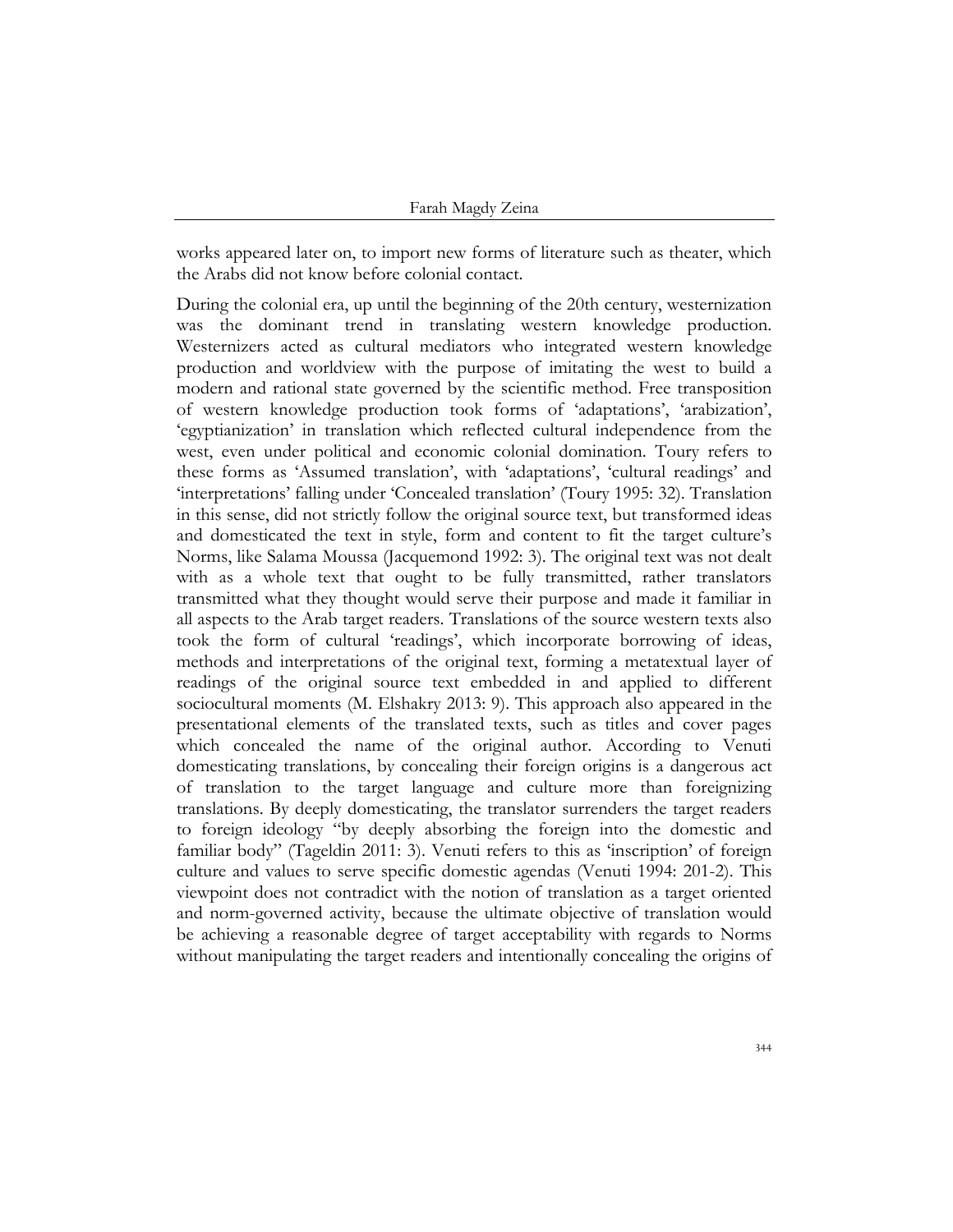the translation to the extent of blurring the boundaries between the domestic and the foreign.

After the first half of the twentieth century in Egypt, the translator's need to produce acculturated and more accurate translations increased. Translators, who were originally writers, like Taha Husayn, translated western production without further investigation to produce an accurate translation with the aim of setting a model of adaptation for the Arabic language and style, to elevate it to meet the level of the western. The translator in this case prioritizes translating western classics, thus imposing western value system without regarding the target/national Norms.

By the mid 20th century, the easternization trend appeared more clearly. This trend was marked by a remarkable increase in translations. This increase in translations throughout the liberal age (1919-1952) which continued after the political independence of Egypt (1952- 1967) was marked by openness to, as well as cultural independence from the west. The purpose of translations was directed to reaffirm the national language and national identity. Much resistance and awareness were present on different levels of the translation processes. First, the translator became aware of western authority and hegemonic practices in all aspects and forms (linguistic, cultural, and national). Secondly, this awareness worked to place the translation in the frame of "Occidentalism", a mode of knowledge which elaborates how non-westerners perceive and present the west. Easternizers thus, filtered and selectively appropriated what gets translated and imported from the west according to the target culture's "specific needs and priorities" (Jacquemond 1992: 15). Then, within the translation process, easternizers acted on additionally appropriating the western text to be accepted in the target culture. According to Jacquemond, translation in the decolonization context works to reaffirm, re-appropriate and re-examine the national cultural identity, in order to make a distinct differentiation between the self and the other (Jacquemond 1992: 7). Easternizers modernized and borrowed from the west but within prescribed limits and regard to Norms (Sharabi 1970: 7). They possessed a reformist position and were often in conflict with Muslim conservatives, who completely rejected translating from the west. Their aim in translating from the west was Arabic language standardization and reform. Translators following this trend include al-Aqaad, al-Mazni, Mohamed Hussein Haykal and Zaki Mubarak.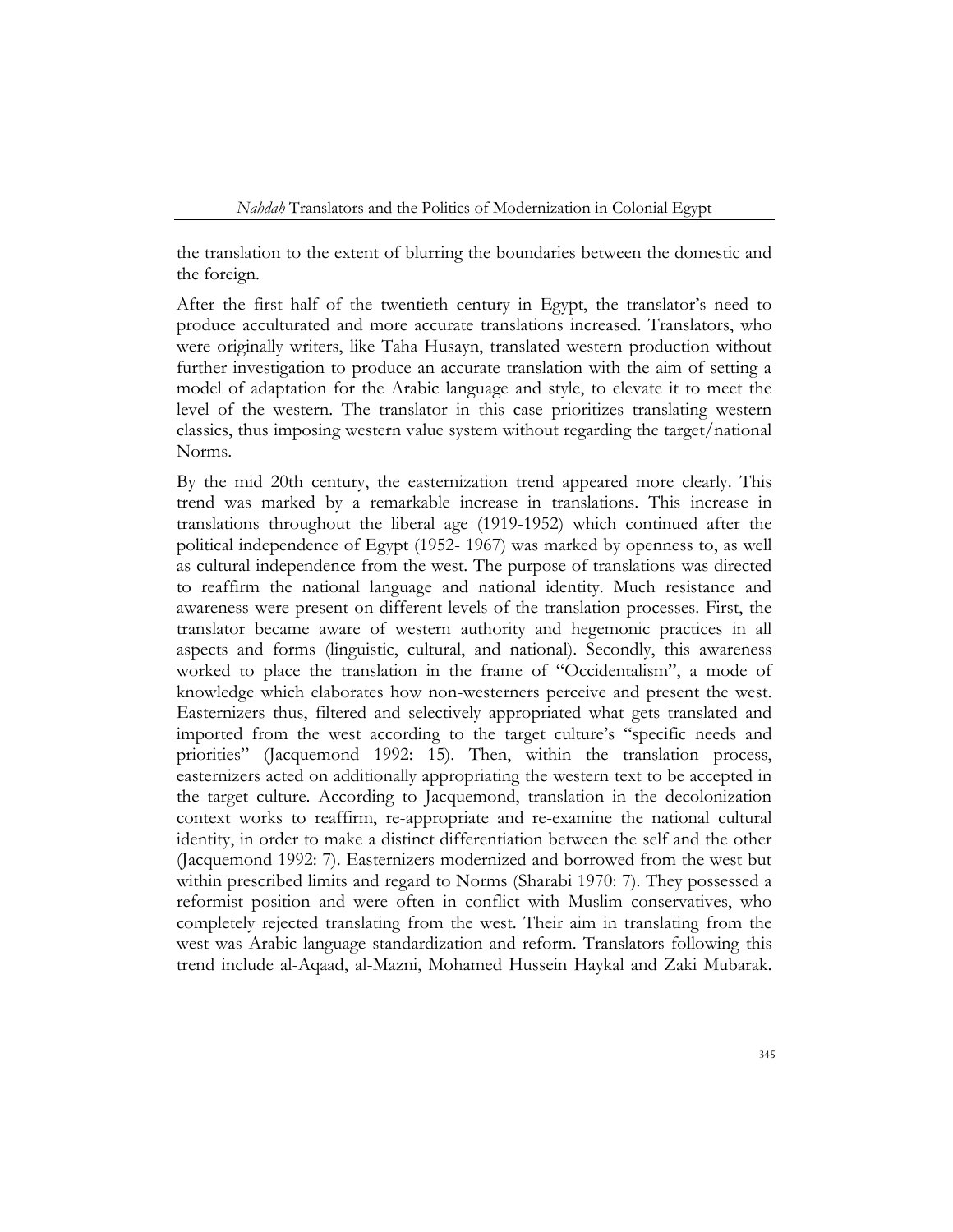They imported from and were influenced by the western literary tradition while doing so to modernize and standardize the Arabic language and literary tradition (M. Elshakry 2008: 726).

# *2. Paratexts in Translation*

Paratextual material constitute an independent part of the text, but nonetheless an integral part of it as they form a mediation channel between the text and the reader of that silent text he/she will embark on reading. Analyzing paratextual elements is complementary to the study of Norms in translation as means to draw out translation Norms in a specific moment in history. Paratexts act as secondary sources carrying the translators' statements, thus revealing their observed Norms. They also act as integral elements in the presentation of the product (translation) to public reception, as they reveal how translations were presented. Thus researchers are able to deduce translational Norms (preliminary, initial and matricial) conventions, target readers' expectations regarding a translation, based on the statements of the translator and the concept of translation approved by a specific culture at a specific moment in history.

Paratextual analysis reveals the ideological trends and orientations present within a specific sociocultural period. The Egyptian Nahdah context and its adoption of westernization as a modernization project trend in the moment of independence offers an example of how western ideology was present in translations of Nahdah intellectuals. The strategies employed in the paratexts also reflect the target market's needs and its degree of acceptance or rejection of a translation. Thus, it distinguishes between the ideology of the translator and the employed strategies he/she uses to translate and communicate this ideology to the target culture. For instance, if the translator's ideology and reform project are based on borrowing a western model, paratextual analysis reveals the strategies used and the decisions made by the translator to transmit and present this model to the target reader, by either domesticating and concealing the text's origins or foreignizing it. Paratexts are also at the heart of the issue raised by Venuti on the translator's visibility/invisibility, as the presence of a translator's preface foregrounds the role of the translator, who is involved in an active decision-making process while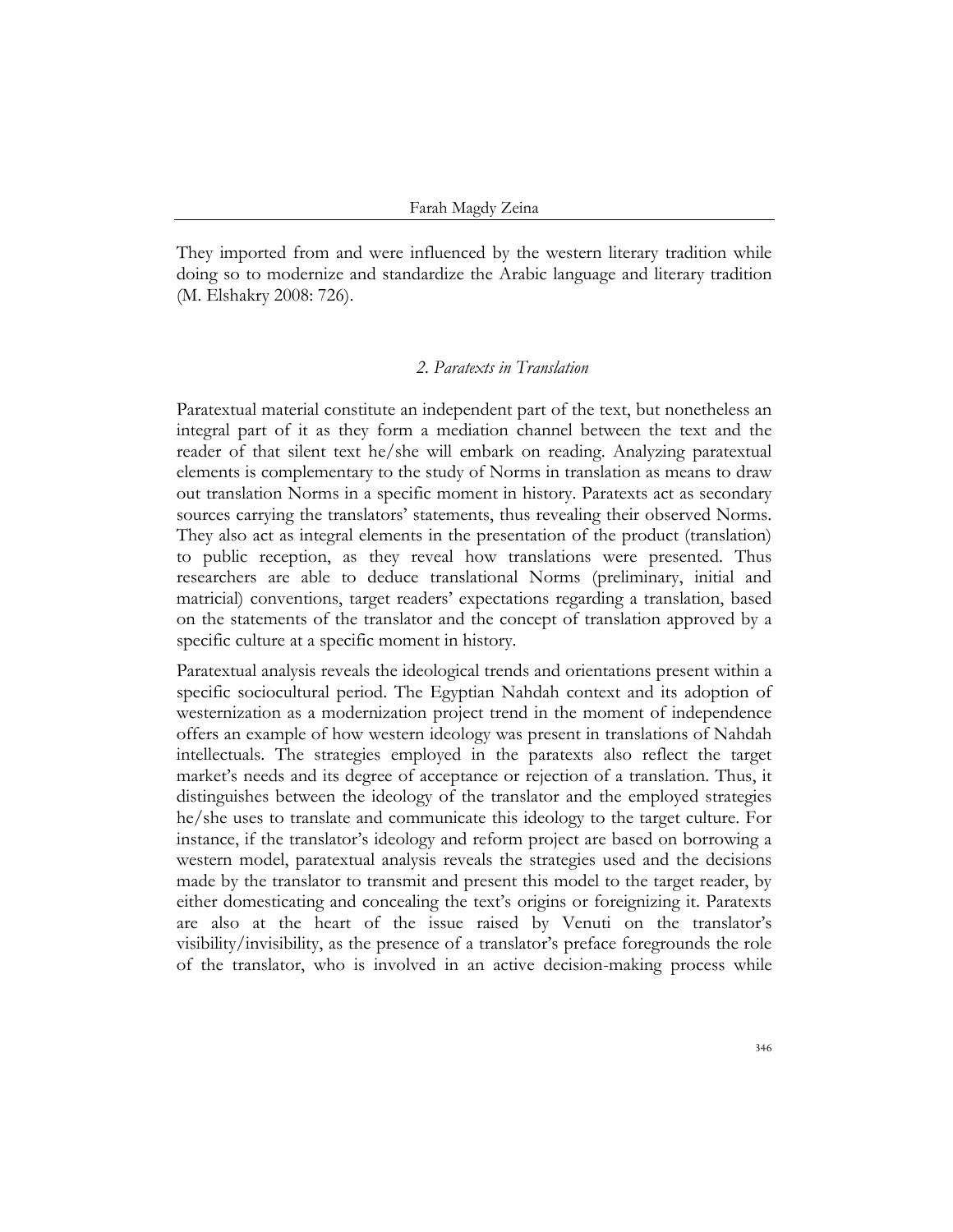translating. The analysis adopts Venuti's argument that domesticating a translation, concealing its foreign origin, and presenting the text as a nontranslation, is more likely to surrender the translator and readers to foreign ideology "because it so deeply absorbs the foreign into the familiar body" (Tageldin 2011: 3).

# *3. Concealed Translation*

Toury identifies translation with regard to Norms by introducing the concept of 'assumed translation' as "all utterances which are presented or regarded as [translations] within the target culture" (Toury 1995). This emphasizes how according to Toury, translation is target-oriented. This definition offers a wide scope to include concepts like concealed translations, under which falls instances of adaptation, influence, imitation and plagiarism, and pseudo-translations. Toury regards pseudo-translations and concealed translations as manifestations of a normative attitude towards translation in specific cultures in specific periods. Pseudo-translations are "texts which have been presented as translations with no corresponding source texts in other languages" (Toury1995: 40). Pseudotranslation is a non-translation that is presented as a translation and as a result is assumed to be a translation for as long as possible. While according to Toury, it suffices to say that another text exists which may serve as a source to mark the presence of a case of concealed translation. Toury argues that concealed translations are pinpointed when:

Knowledge of the existence of a text in *another* language and culture, which a target-language text is taken to have replaced, may also serve as a trigger for adopting the assumption that that text is a translation. This last possibility is of paramount heuristic importance for cultures, or historical periods, where translations exist as concealed facts — whether it is only the presentation of a text as being of a derived nature which is not customary or whether the very distinction between translations and non-translations is not culturally functional and is hence blurred (Toury 1995: 70-71).

Toury thus states that concealed translation can be identified when a target text replaces a source text. While Tahir Gürçağlar (2010: 173) argues that concealed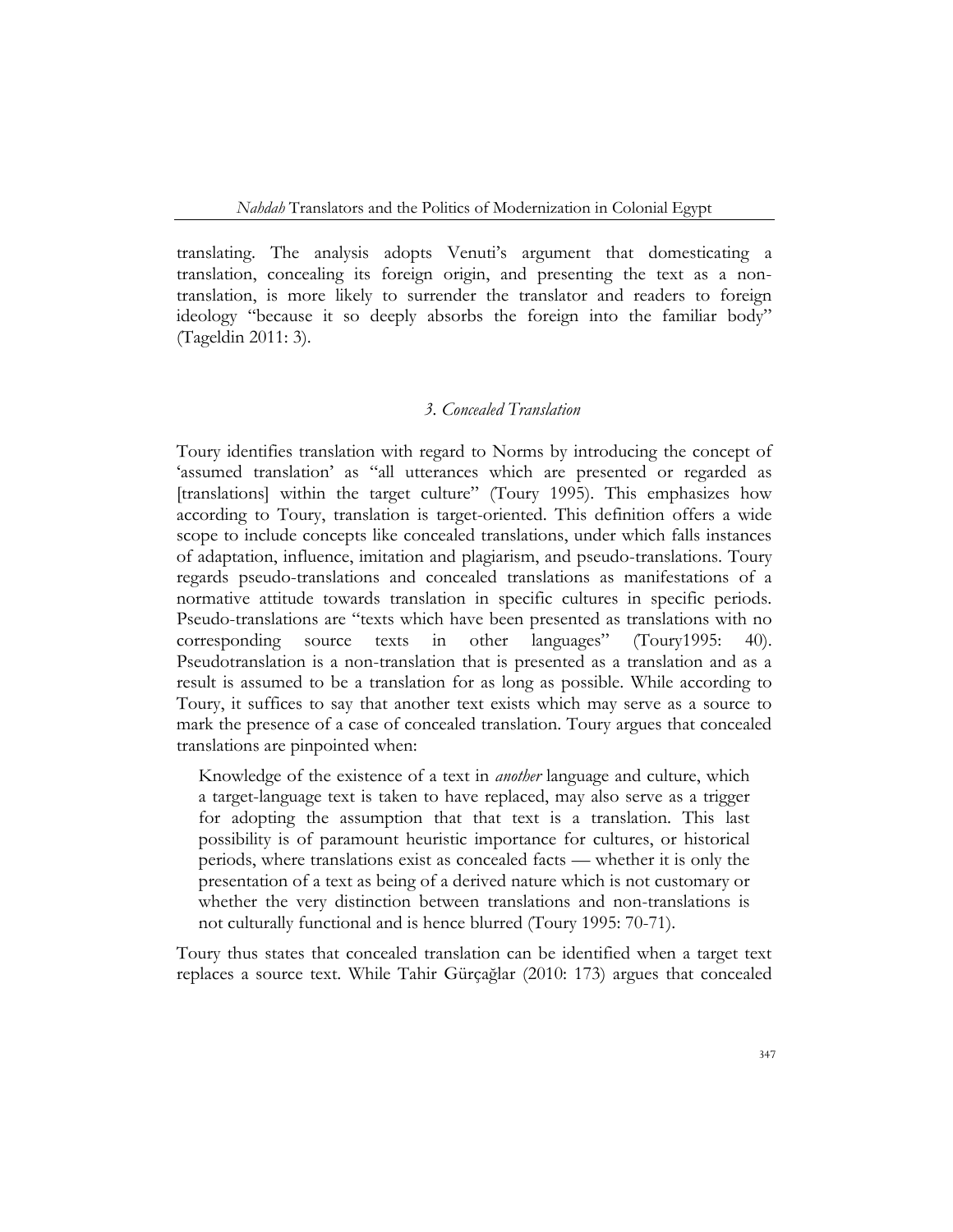translation is unrestricted to complete textual replacement but also incorporates forms of intertextuality, like the case of Moussa. "The decision to produce concealed translations was not only governed by a commercial drive but also by an implicit or explicit wish to resist translational Norms upheld in the centre of the literary polysystem." (Tahir Gürçağlar 2008: 301). Competing notions of modernization reform projects, political concerns and censorship could all influence that decision as well.

Toury's approach allows us to study translation as a historically conditioned act, which changes according to the surrounding context. Contextualization of the analysis explains the personal and/or social Norms from which these translations emerged. Translations, in this case are examined unrestrictedly for what they 'are', instead of what they 'should' be. Therefore, concealed and pseudo-translations are not considered unethical practices; they are worthy of examination to account for the decisions made by prominent Nahdah translators, who heavily borrowed western knowledge from their source texts to employ it as valid reform models in their modernization projects. Paratextual material thus shapes the reception of the translation or non-translation by means of how the translation product is "packaged and presented" (Tahir Gürçağlar 2002: 45).

# *4. Nazariyyat al-tatawwur wa-asl al-insan (Theory of Evolution and the Origin of Man): A Concealed Translation*

Concealing a translation could be alluded to commercial, as well as ideological and thematic reasons. Processes of "discovery" and/or "justification" of a concealed translation could first be revealed via the cover of the text as the outermost paratextual element. First, on analyzing the cover of the text *Nazariyyat al-tatawwur wa-asl al-insan* (1928), it represented a problematic attitude towards the issue of authorship, the cover of *Nazariyyat al-tatawwur wa-asl al-insan* (1928) presents Moussa as the author of the book, as the cover carries the statement "authored/penned by Salama Moussa" (tā'līif) without any mention of the origins of the text or recognition of the original author (Darwin) and the other authors whom Moussa gives a summary of their contribution to the theory (Lamarck and Spencer). The absence of the basic concept of copyright and copyright law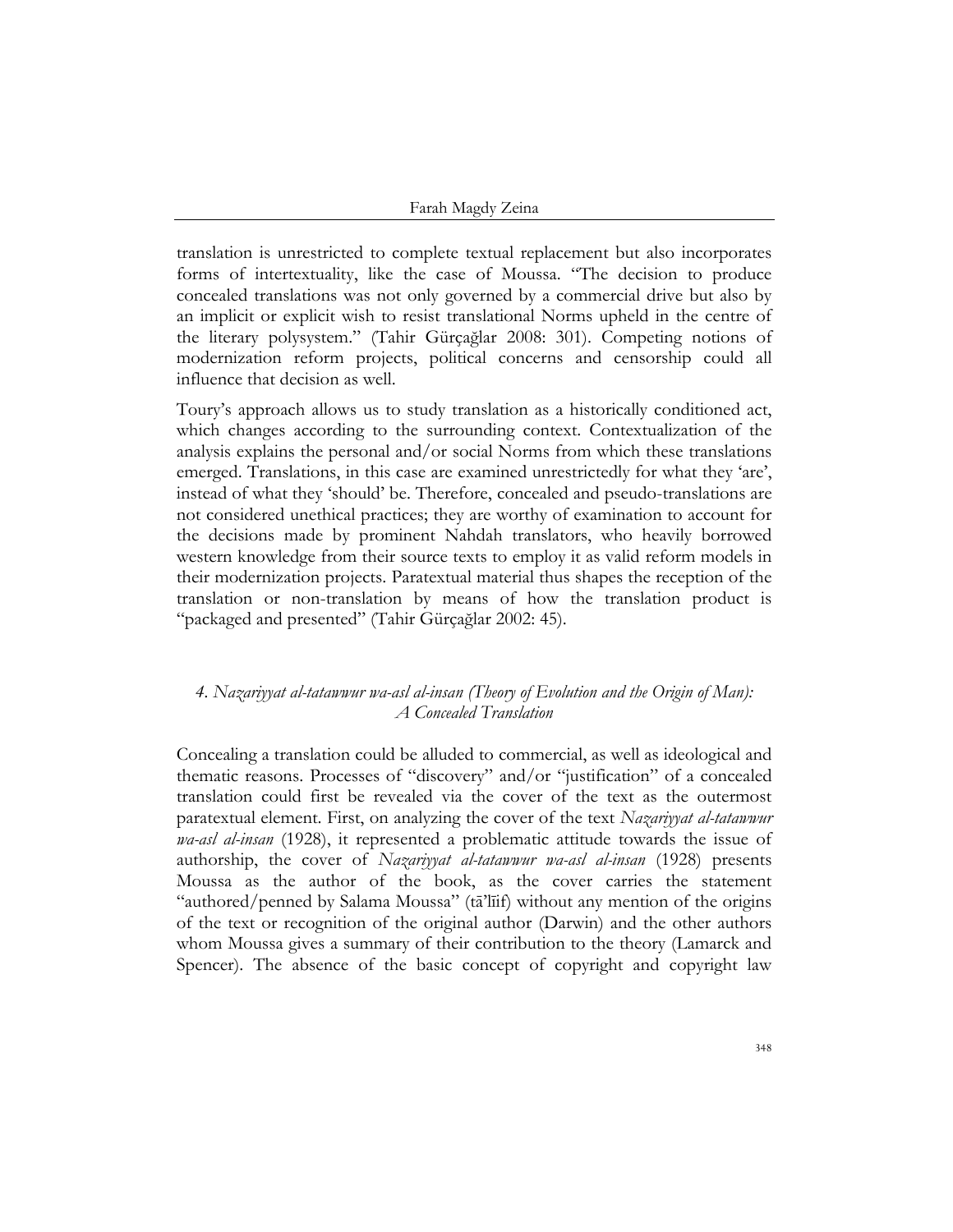implementation afforded translators no limitations in rewriting and reproducing a work, with little regard to the issue of authorship. The history of copyright incorporated many liberal definitions of translation that mostly worked in favor of the translator. For instance, early cases of understanding translation in relation to copyright asserted that the linguistic and the literary form and meaning of a source text are subject to change by the translator, who communicate them in a different language and context. Translation was seen as 'form recreation', thus an independent object from the "underlying work on which it is based" (Venuti 1995: 13). Yet, form cannot be so easily detached from content, unless the translator's new linguistic style produces new sense and meaning of the content (Venuti 1995: 13). Since Moussa's translation did not attempt to produce new meaning, but to communicate and adopt the western model presented in the source text, he intended the message to be assimilated and domesticated to meet target Norms and values, not only for the preservation of the translation's ideological function, but also in order to appeal commercially to the target readers. Even if Nahdah translators were aware of the concept of 'form recreation', Moussa's translation remains a case of concealed translation because it did not aim to primarily import the form of the source text primarily (like some Nahdah translators did) but focused on importing western scientific knowledge and western ideological values that the text stood for.

Second, the name of the original author, Darwin, was notorious for challenging conventions, beliefs and provoked fear of adopting western irreligious modernity adding up to further western hegemony and the elimination of eastern traditional values. Therefore, the name of the original author was concealed from the cover page by the translator, as a decision of choosing to embrace Norms within the limits of national culture's value system. The appearance of Darwin's name on the cover would have projected a different identity that is western vis-á-vis the domestic identity the Egyptian author/translator represents. The second edition's cover reveals that the blurred boundaries between original and translated work is a norm that is also shared by the publishers. Typically, the paratextual elements appearing on the cover page should emphasize the status of the translation as a mediated text (Tahir Gürçağlar 2010: 173). However, even if in this case the publisher knew the true origins of the book, "its status as a translation was culturally inactive" and it acted as an Egyptian original text (Tahir Gürçağlar 2001: 128). Instead the work is presented as an indigenous text to cater to market needs,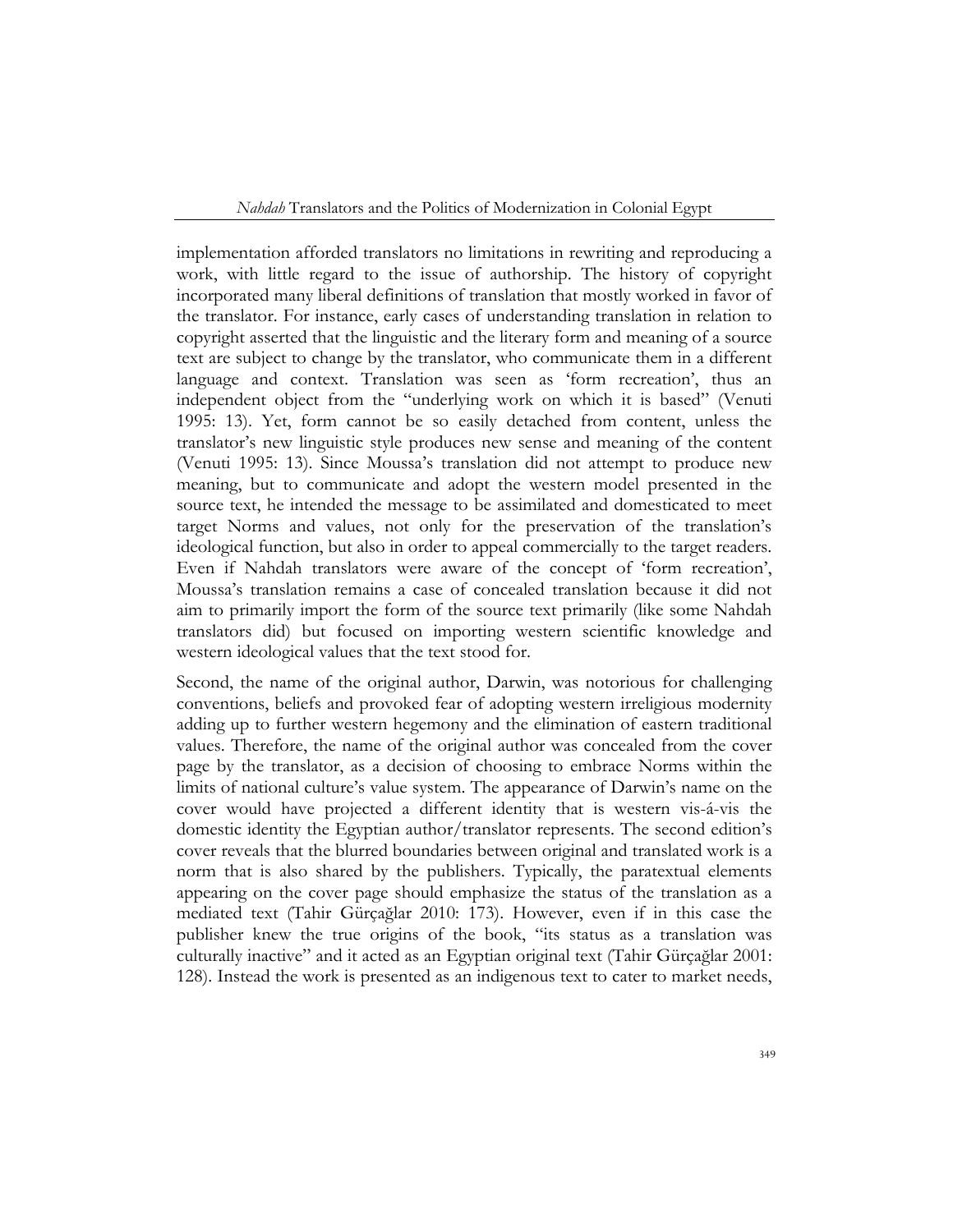as the target readership would not at that socio-historical moment purchase a book marked by a western colonial ideology. This draws attention to the agency of the publisher who is responsible and involved in the presentation of the text. Furthermore, the division between indigenous and imported knowledge production was not clear at that sociocultural moment in Egypt. The stability in Arabic book market and the presence of Arabic language in education throughout the colonial period left a limited space for translation. This allowed Nahdah translators who consumed foreign books in English and French to integrate western value system and intellectual production "through and by the national language" (Jacquemond 1992: 4). All of that preserved the position of concealed translation as a norm of knowledge importation, popularization and reform/modernization prospects among translators in that period.

Third, intertextuality was among strategies used to popularize the theory. Moussa's translation was initially a translation of Darwin, whom he encountered in *al-Muqtataf* and in Shibli Shumayyil's translation. Moussa incorporated the accounts of Lamarck and Spencer as well in order to offer Egyptian target readers, both professionals and later on to nonprofessionals, a complete, popular and accessible narrative of the theory. Among the reasons for which the status of Moussa's text remained unidentified was due to the text's intertextuality and unsystematic strategies of borrowing western knowledge production. Moussa's translation, like many other texts translated during the Nahdah retained their position in the Egyptian literary repertoire and market as concealed translations. Nahdah intellectuals used terms associated with translation like borrowing, adaptations and appropriation to describe their own indigenous writing. Concealed translations as such are incorporated and examined as cases of cultural borrowing under descriptive translation studies and they are not regarded as acts of plagiarism, "forgery" or "fraud" (Apter 2006: 220).

Fourth, along with the name of the author/translator, the title, which appears on the cover page of *Nazariyyat al-tatawwur wa-asl al-insan*, does not indicate or present the book as a translation. It does not state for instance "A Selection of Translation of the Theory of Evolution and the Origin of Man". Nor does it translate the title of Darwin's original text, *The Origin of Species by Means of Natural Selection, or the Preservation of Favoured Races in the Struggle for Life*. Moussa uses generalization and anonymity as strategies to translate the title in order to avoid giving a clear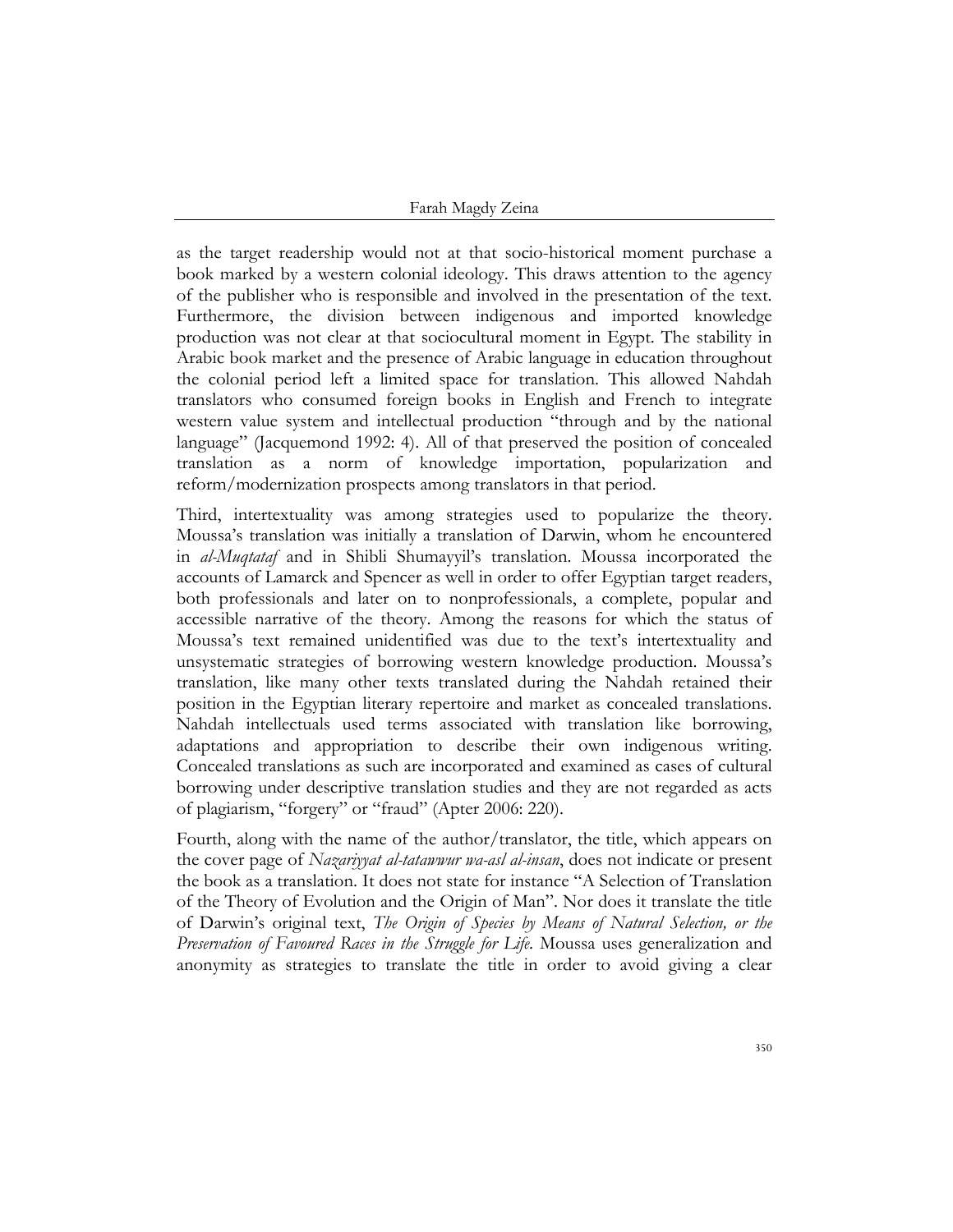indication of the text's origins. Anonymity occurs when there is intentional absence and lack of information about the source author or text origins in the presentation of the translation (Genette 1997: 42).

It is worth noting that Moussa was influenced by the work of the Rationalist Press Association, in London, and gained a sense of experience in the importance of educating the public on banned books. The association was established to publish reasonably priced books, which the majority of mainline publishers refused to deal with due to their attack on religion and sensitivity of the topics discussed (Egger 1986: 22). The association was founded in 1885, by a group of British secularist thinkers T. H. Huxley, the biologists E.Ray Lancaster, Julian Huxley, Arthur Keith, J. B. S. Haldane, who were all agnostics and engaged in popular writing to promote evolutionism. Although they were all materialists, they diverged and disagreed on the extent to which scientific materialism, in form of eugenics and Darwinism, ought to be implemented in social life and in solving political issues. This divergence is similar to the one which occurred to Moussa's Egyptian Socialist Party, which points out that "rationalism ceased to be a coherent ideology in this period" and failed to offer social and/or political solutions in the early twentieth century (Bowler 2014: 309). Moussa aimed to replicate the role of the association by popularizing the controversial debates on science and even more employ western scientific knowledge and its ideology as an instrument of modernization on the hands of the emerging professional middle class.

Fifth, in the moment of gaining independence, concealing translations was a strategy used because Egyptian target readers, a limited class, chose the books to read with reference to their literary origins. Having been colonized by Britain, target readers would be resisting and defensive against the colonizing culture and its cultural products, which they consider its translation a further act of hegemony and westernization. Thus, at that socio-historical moment, translation as a genre did not witness much popular tolerance and acceptability. According to Jacquemond, "just as translation is affected by cultural dependency, so it is by cultural domination" (Jacquemond 1992: 6). Albeit this, Nahdah translators adopted a free attitude towards translation which domesticated or "naturalized" western knowledge production. Domestication as a translation strategy "is a clear sign of cultural independence from the west, which remained preserved among the educated Arab elite until the beginning of  $20<sup>th</sup>$  century despite political and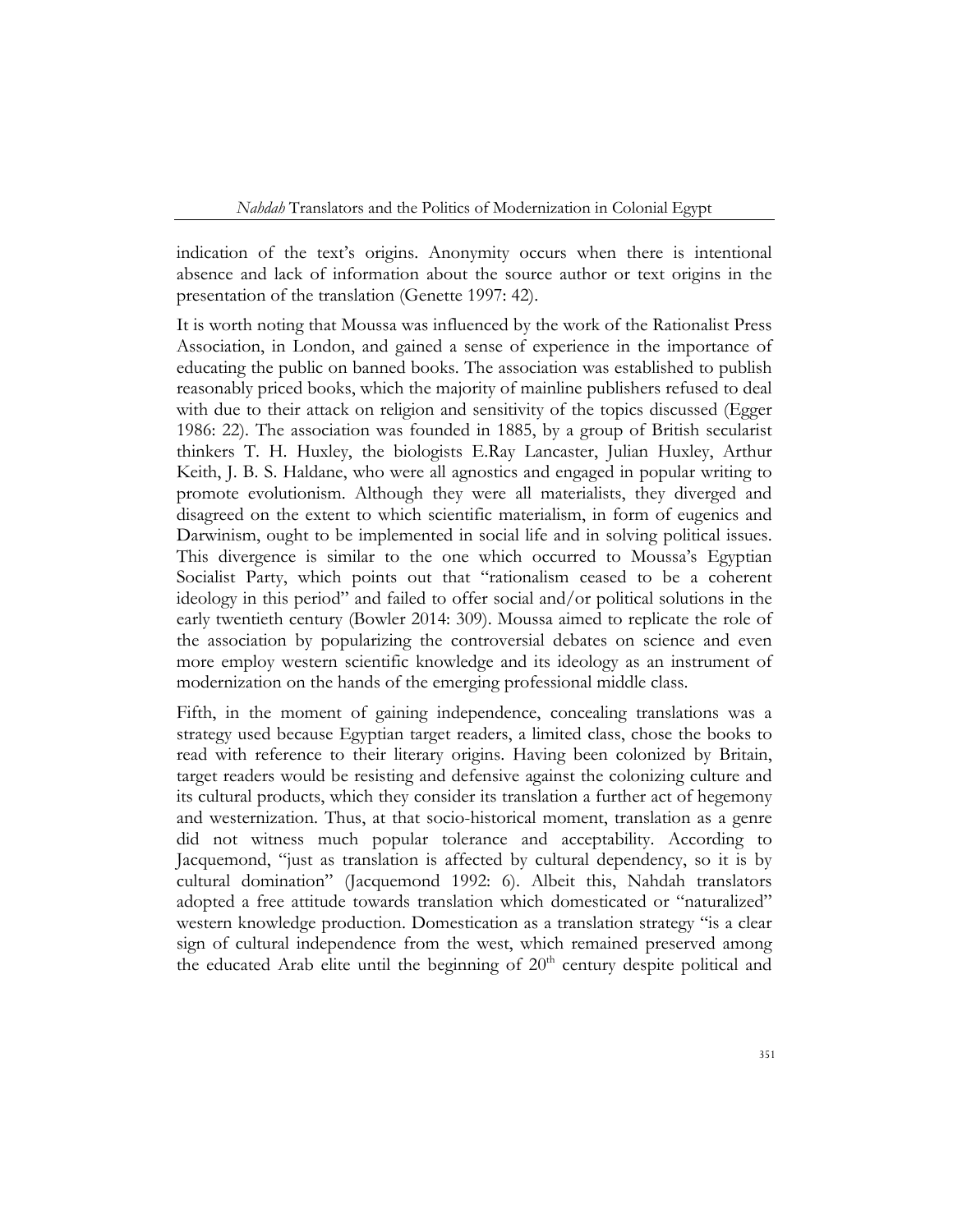economic domination" (Jacquemond 1992: 3). However, translation and importation of western knowledge from the west was still seen negatively among target readers. Therefore, marketing the text as a translation from the colonizer to the colonized culture would be an unsuccessful strategy of popularizing the theory of evolution.



Figure 1: Cover of *Nazariyyat al-tatawwur wa-asl al-insan* (The Theory of Evolution and the Origin of Man), second edition, (Cairo: al-Matba'a al-'Aasriyyia, 1953)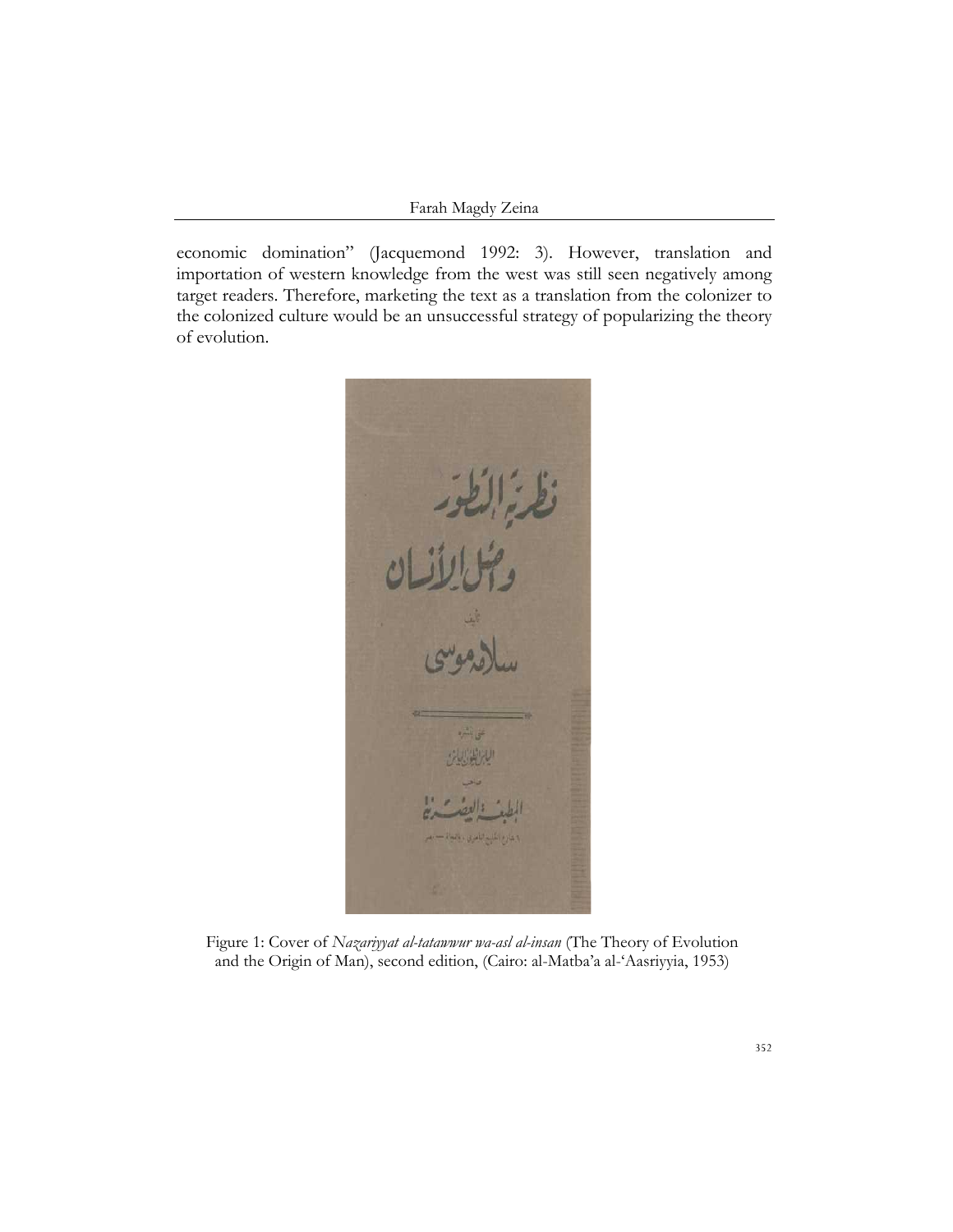## *4.1 Moussa's Matricial Norms*

Moussa's organization of chapters offers an insight into how his additions and omissions contributed to the formation of a translation underlying his modernization project. Moussa created an abridged version of Darwin's text and also added the contribution of Lamarck and Spencer. The book could be divided into five sections. The first section gives an introduction on the history of the theory of evolution. The second section summarizes evolution in pre-human society, evolution of planet earth and briefly summarizes evolution in plants and animals; this section is based on Lamarck's contribution. The third section summarizes Darwin's contribution with its notion of 'survival of the fittest' and comparison between humans and apes. The fourth section focuses on evolution in human society by focusing on the contribution of Spencer. The fifth section involves additions on the target culture, Egypt, and on the future of human evolution.

As Moussa declared in the first preface, he domesticated the text by omitting names of plants and animals that are unknown to the target reader because they do not exist in the target culture. He depended on large-scale omission to produce an abridged summary of the theory, depending on synthesizing the work of Lamarck, Darwin and Spencer respectively. This enabled him to produce an abridged version that domesticated the theory at the beginning of the translation by linking it to Arab medieval evolutionary thought of the Persian scientist and philosopher Ibn Miskawayh and the Arab Historian Ibn Khaldun, in his introductory chapters on the history of the theory. Towards the middle of the book, Moussa presented the western contribution of Lamarck, Darwin and Spencer, in which he depended on omitting parts he considered irrelevant and would not serve aspects of social and political reform. He thus summed up chapters, which he considered irrelevant to the main theme of his book, such as chapters detailing the technicalities of evolution in animals, plants and birds, as he did not intend to focus on the mere scientific (biological and geological information) aspects of the theory. These chapters are relatively shorter and limited in comparison to chapters discussing and tracing evolution in man, human societies, language, struggle for existence and the future of human societies. The translation was rewritten in the new standard journalistic language and format (chapters, headlines and paragraphs), to be accessible and reached by a large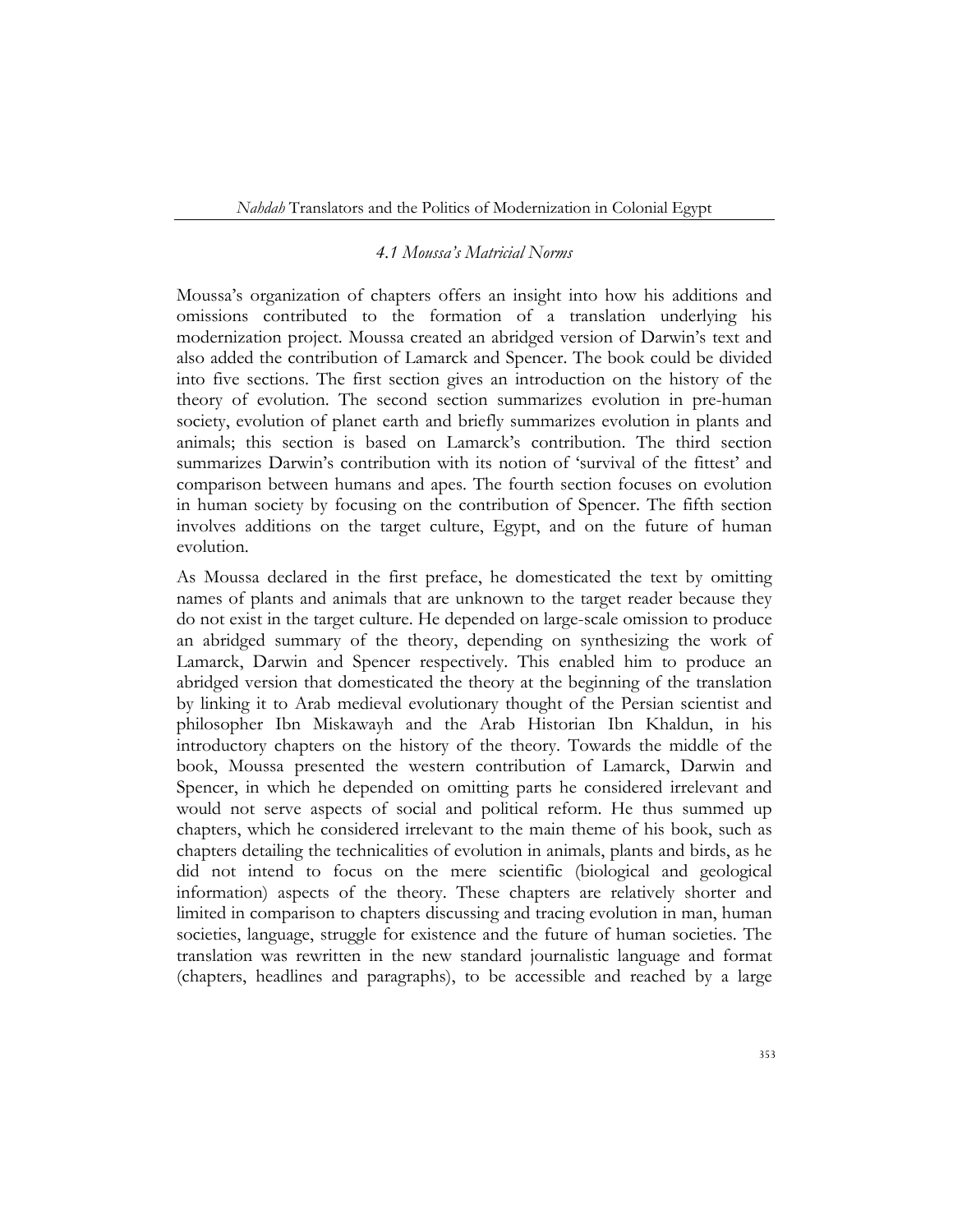sector of Egyptian public readers and to challenge the language expectations of readers for whom the theory remained incomprehensible due to the archaic style in which it had previously been written in. This contributed to achieving the purpose of popularization of the theory of evolution and what it stands for.

Second, Moussa added some aspects to domesticate the theory to meet target culture's Norms. Although Moussa's translation is drawn from British accounts of the theory, he domesticated the translation for target readers by tracing it back to medieval Arabic thought, and Arabs who hinted at the theory. For instance, Ibn Tufayyil, and al-Qazwīnī in his book *The Wonders of Creatures* (*'agaab al-Makhloukat*) which gave hints about the theory by explaining that the first level of existence is earth, then matter, then plants and animals and the last level is that of human beings. Moussa also mentioned Ibn Miskiwayh and Ibn Khaldun, who introduced a treatment for sociological problems from an evolutionary perspective. Moussa comments that had Ibn Khaldun used simpler language, his outlook would not have differed from what western philosophers have reached at Moussa's time. The first chapter of Moussa's book consists of an inclusive historical overview of the theory. He devotes half of it talking about the role of Arabs and Greeks, who originated and insinuated the theory years before Europeans. While narrating the Arabic history of the theory was used as a strategy of domesticating the translation, he makes it clear that his translation offers the recent modern contribution of European scholars, Lamarck, Darwin and Spencer.

Towards the end of the book, Moussa included additional information by introducing new chapters on Egypt to create a modernization text carrying his own reform agenda. Moussa adds chapters like "The Origin of Civilization" and "The Origin of Religion" which foreground the leadership position of Egypt among world nations, as it had preceded other nations in its civilizational progress and its monotheism. Although Moussa states that these chapters are not intended for creating a nationalist notion, he asserts that this opinion is shared and expressed by and among English and American scientists and that it is not only his personal viewpoint (Moussa 1928: 198). He also states that proof of Egypt's civilizational superiority could be found in history. Moussa aimed at producing a translation that carries a nationalist and modernization overtones, by reminding the target readers that Egypt had once been a superior civilized nation and the western world bears witness to this. The strategy is meant to inspire readers to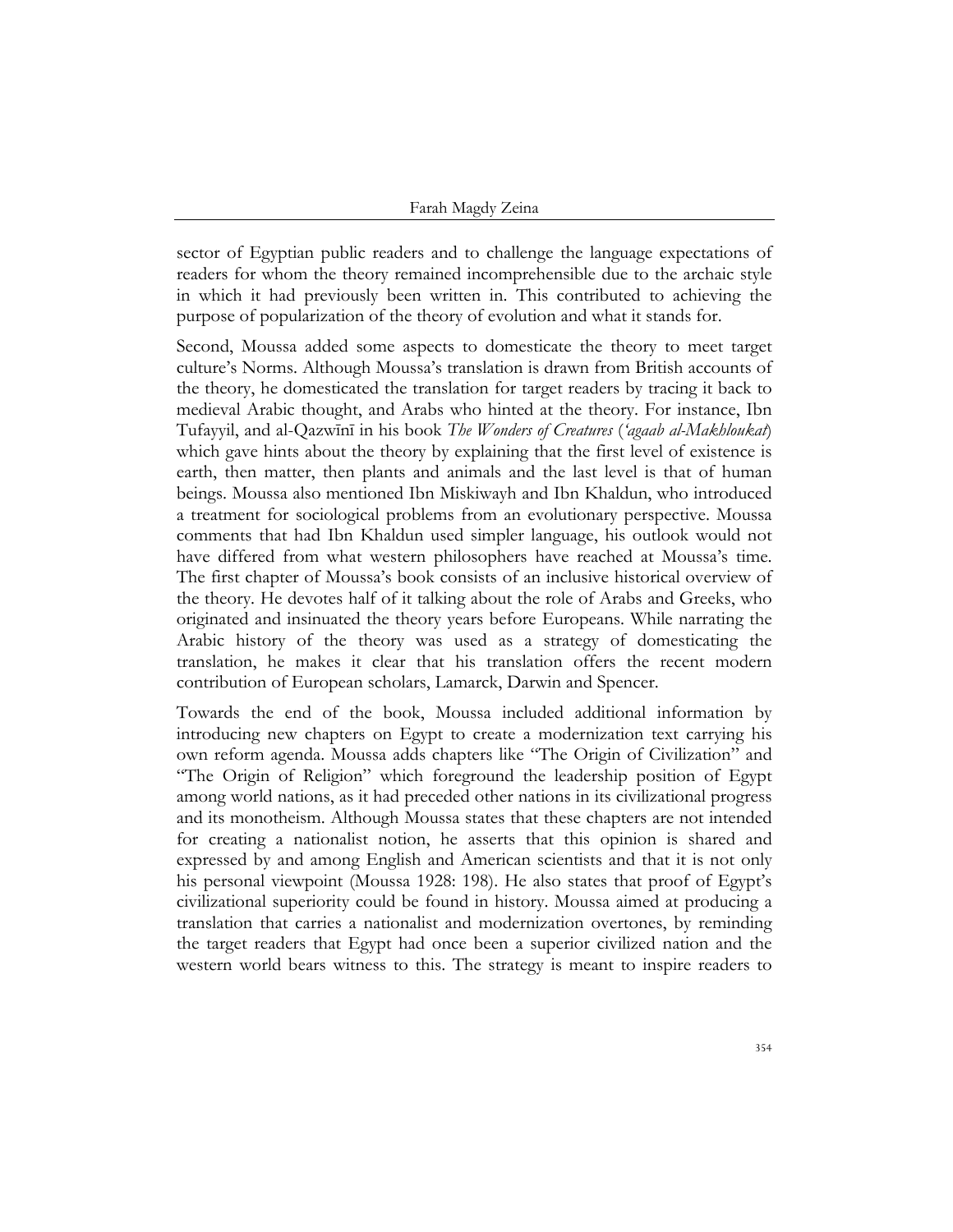construct an Egyptian identity that is aware of its modernization and reform capabilities by observing the Pharaonic and Egyptian history. Moussa, furthermore adds chapters after the ones discussing Egyptian civilization to explore the future of human evolution. This creates a sense of continuity and motive for Egyptians to modernize and build their nation on principles of industrialization, science and equality. As Renan explains "strategic ideas is the fact of sharing, in the past, a glorious heritage and regrets, and of having, in the future, [a shared] programme to put into effect" (Renan 1990: 10). Moussa thus managed to transform a western source text into an example of a Nahdah modernization translation. In order to achieve the purpose of his translation, Moussa's text was presented to be accepted as an original work. This is due to the fact that translations that solely aimed to transmit and borrow western ideological values, were conceived as a western cultural hegemonic practice and were viewed as creating anarchy of values by target readers. Moreover, the topic itself of Darwinism and evolution was viewed to be "creating anarchy of values" which Moussa sought to avoid (Tahir Gürçağlar 2001: 145).

## *5. The Translator's Prefaces*

The translator's preface marks the informed personal decisions that are governed by the translator's purpose. These decisions mark the initial Norms, which the translator makes in relation to the translation policy. They thus narrow down the different purposes that could be given to the translation of a source text by the translator to his/her specific purpose for selecting the text to be translated. The translator, who negotiates the purpose of his translation in the preface, is not only being made visible, but also the sociocultural context is being foregrounded for the readers. This obliges the reader to view the translation beyond the linguistic restrictions, as it makes the reader aware of the various factors involved in the translation process, departing from the perception that translations are constructed upon contexts (Selim 2009: 56). Venuti acknowledges that the presence of a translator's preface signifies the translator's visibility and presence in the text (Venuti 2008: 273). The preface thus resists the marginality of the translator by publishers, readers and critics.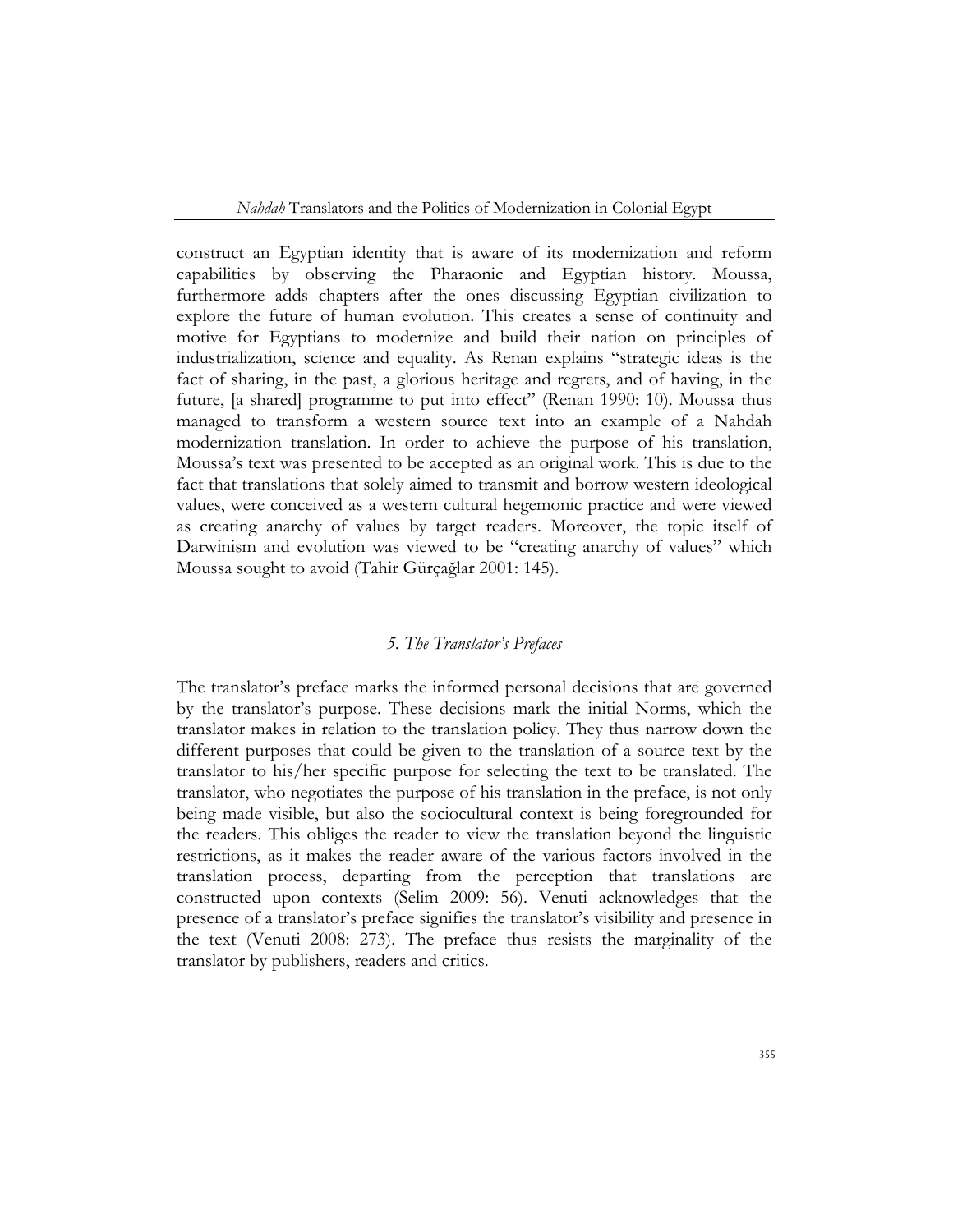This discussion however fruitful is not applicable to cases of concealed translation, where the translator is posing as the author. Moussa's preface with its strategies of concealing the origins of the source text is an authorial preface. Moussa, albeit a translator acts with full agency of the original author, he is visible and actively intervenes in reshaping and rewriting the source text. Moussa's visibility and agency is highly felt as he actively endeavors to mediate between the source and the target culture.

In cases where the translation is not presented as a translation, the presence of the preface is still essential to help the target readers cross the cultural gap and restrain their resistance to translations as products of the colonial hegemonic west. Even if translations and translators held a low status in the de-colonial moment, translation was a norm and widely practiced by most Nahdah intellectuals as it was necessary for national development and modernization projects. In this case, the preface of a concealed translation continues to conceal the origins of the text while mediating the text to be accepted by target readers.

## *5.1 The First Preface (1928)*

Moussa begins his book *Nazariyyat al-tatawwur wa-asl al-insan* by mapping out his objective in a translator's preface written in 1928. The first preface functions to draw the target reader's attention to the importance of the book. Its aim is to ensure that the text is read, and even more importantly read properly. He focuses in his preface on establishing a sense of urgency for the target readers to learn about the theory, which is the key to progress, development and national modernization. Moussa puts a very high value on his text by stating that the theory of evolution is "one of the most influential and dominating theories in the European culture" (Moussa 1928: 7). Moussa says "it left an imprint on the mentality of intellectuals all over the world" and then he directly excludes the Arab world from this by stating "[the study of the history of nature] is scarce or non-existent in the Arabic language"<sup>1</sup> (Moussa 1928: 7). In this statement, Moussa faults the Arabic language for its incapability of encompassing the study of nature. He ascribes lack of knowledge of the theory to the rigidity and archaism of the

<sup>1</sup> All translations are mine unless otherwise stated.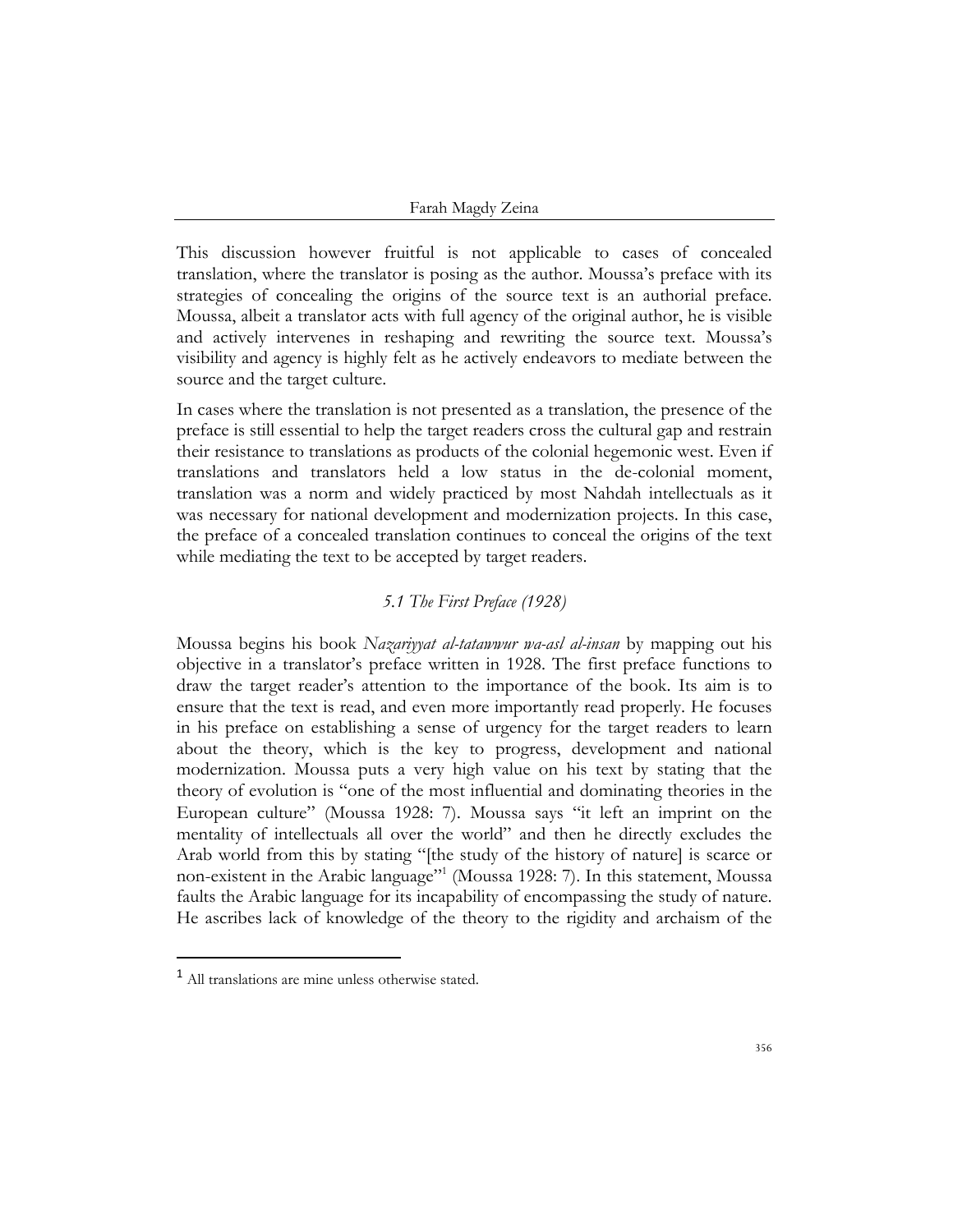Arabic language, which led to the stagnation of the nation in comparison to the western world. In blaming the Arabic language, Moussa is technically postulating the argument of modernization versus adhering to tradition, westernization versus easternization. Moussa hints at the translation's purpose to employ the theory to replace backward eastern traditions with modern western values.

> نظرية التطور من النظريات الكبرى التي تسيطر على الثقافة الأوربية، تصبغ عقلية المفكرين في جميع أنحاء العالم الأن، هي قائمة في الأصل على درس التاريخ الطبيعي لإلنسان والحيوان والنبات، هذا الدرس قليل أو ال وجود له في اللغة العربية

Moussa tempts the readers by making a point about the simplicity of his translation versus the preceding Arabic translations of the theory. He pays homage to *al-Muqtataf* magazine and Shibli Shumayyil, stating that even though the theory of evolution is relatively old, it remained "unpopular or unexplained in an independent book." A simple, accessible and popular account is needed to explain evolution and its implications to target Egyptian readers. Shumayyil's approach towards translating the philosophy behind Darwin's evolution and materialism influenced and set the tone for both Mazhar and Moussa to translate Darwin.

Shibli Shumayyil (1850- 1917), who preceded Mazhar and Moussa offered a translation of the French Ludwig Büchner's lectures on Darwin in a rather archaic style in 1884 entitled *Ta'rib li-sharh Bukhnir 'ala madhhab Darwin* (A translation of Büchner's explanation of Darwin), and republished it in 1910 as *Falsafat alnushuʾwa-al-irtiqa'* (Philosophy of evolution and progress). Shumayyil's translation of a translation complied with a notion of the spontaneous generation, who aimed to free the progressive world order from a controlling divine or supernatural existence, and to stand only on materialistic laws of matter and force (al-madda wa-al-qiwa) for understanding the universe and its evolution (M.Elshakry 2013: 107-111). The main purpose of Shumayyil's translation was to reject the legitimacy of religion and to gain partial independence under the rule of the Ottoman Empire. Shumayyil argued that the new religion of science and materialism is at war and would replace all older religions, which he considers to be the source of conflict between individuals (Egger 1986: 15).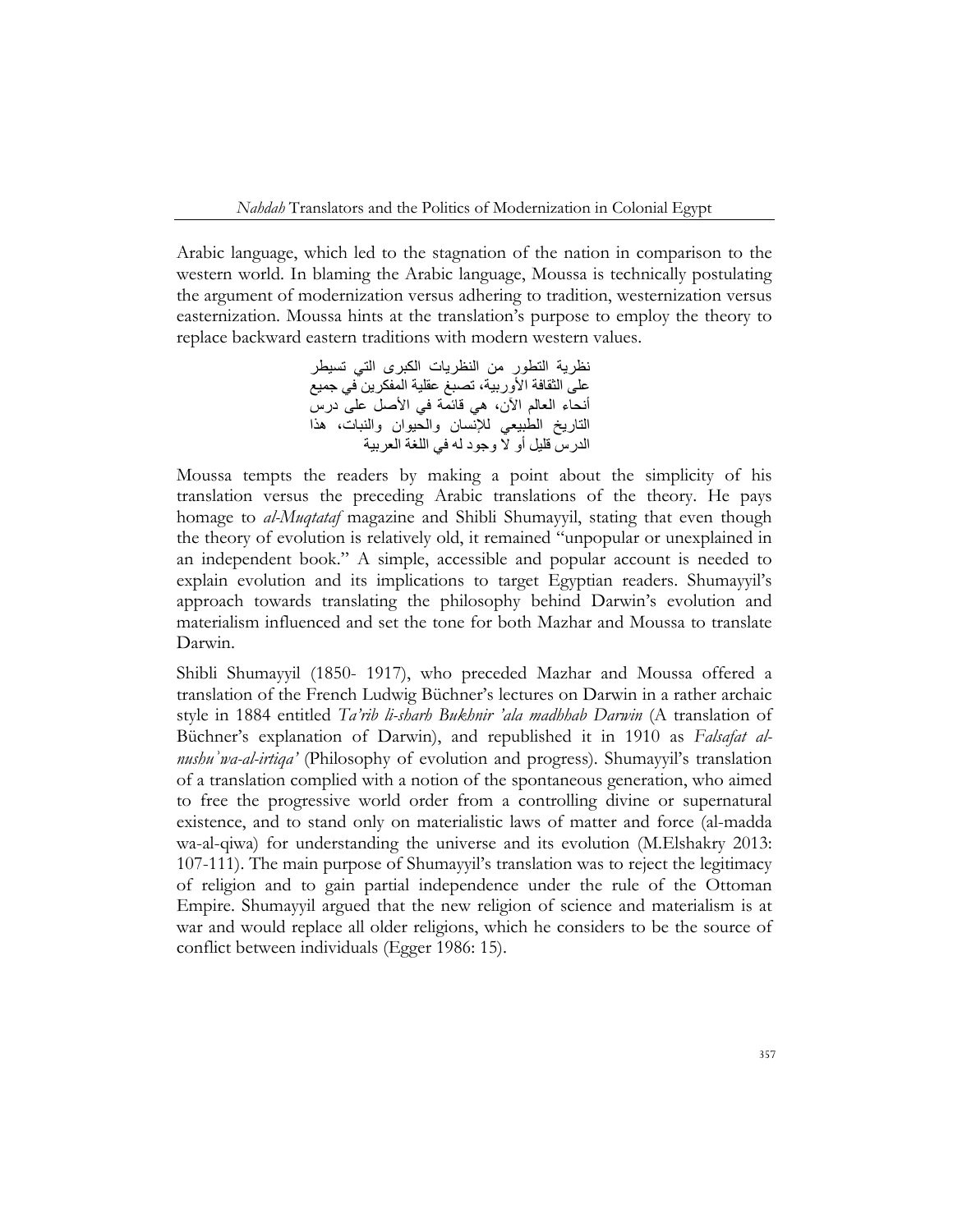Moussa does not acknowledge Ismail Mazhar (1891- 1962) in his preface, although he offered the first verbatim translation of Darwin in 1918 in a fivechapter book entitled *Asl al-anwaʿwa-nushuiha bi-al-intikhab al-tabii*. Later, in 1928, at exactly the same year when Moussa published his translation of the theory, Mazhar expanded the book by adding four more chapters and a glossary. Mazhar's translation is considered the first legitimate translation of Darwin. Mazhar translated Darwin in an attempt to correct the misperceptions that Arab reader's acquired from the anti-religious radicalism of Shumayyil and to gain understanding of the philosophical materialism, which the school of evolution and progress advocated in relation to Arab and Muslim evolutionists. He did so by placing Darwin at the end of a longer history of evolutionary thought emerging from medieval Arabic and Persian scholars, who Mazhar represented as Darwin's predecessors. Mazhar's fundamental purpose was motivated by an interest in reviving classical Arabic texts, which would intellectually and linguistically prove that Arab civilization contributed to universal knowledge production. This strategy would help readers accept Darwin's thought and modernity, that stood generally for the west, in relation to Arab familiar traditional thought (M.Elshakry 2013: 270-276). Moussa ignored the work of Mazhar's translation because Mazhar ideological agenda was quite eastern and focused on revival of the Arabic language. While Moussa viewed that the Arabic language and easternizer's methodology of modernization through their attempt to revive Arab traditions and language are one of the reasons behind Egypt's backwardness and inability to move beyond old traditions.

Moussa's target readers were the educated upper middle class, to whom he belonged, as they were coming to power. He also addressed the public nonprofessionals, in his later editions, who wanted to have a general idea about the theory. Moussa's modernization project rested on popularizing the theory of evolution to the middle class that is coming to power, as the popularization of empirical science was fundamental and essential to this class of technocratic expertise in implementing his view of social engineering and modernization. He tempts the target readers by pointing out that he domesticated the theory and avoided including complex biological and scientific terminology, including the names of animals and plants that the target readers are not familiar with. Moussa states that he omitted parts, which he thought, were controversial and opposing to cultural Norms, as part of his domestication of western knowledge strategy.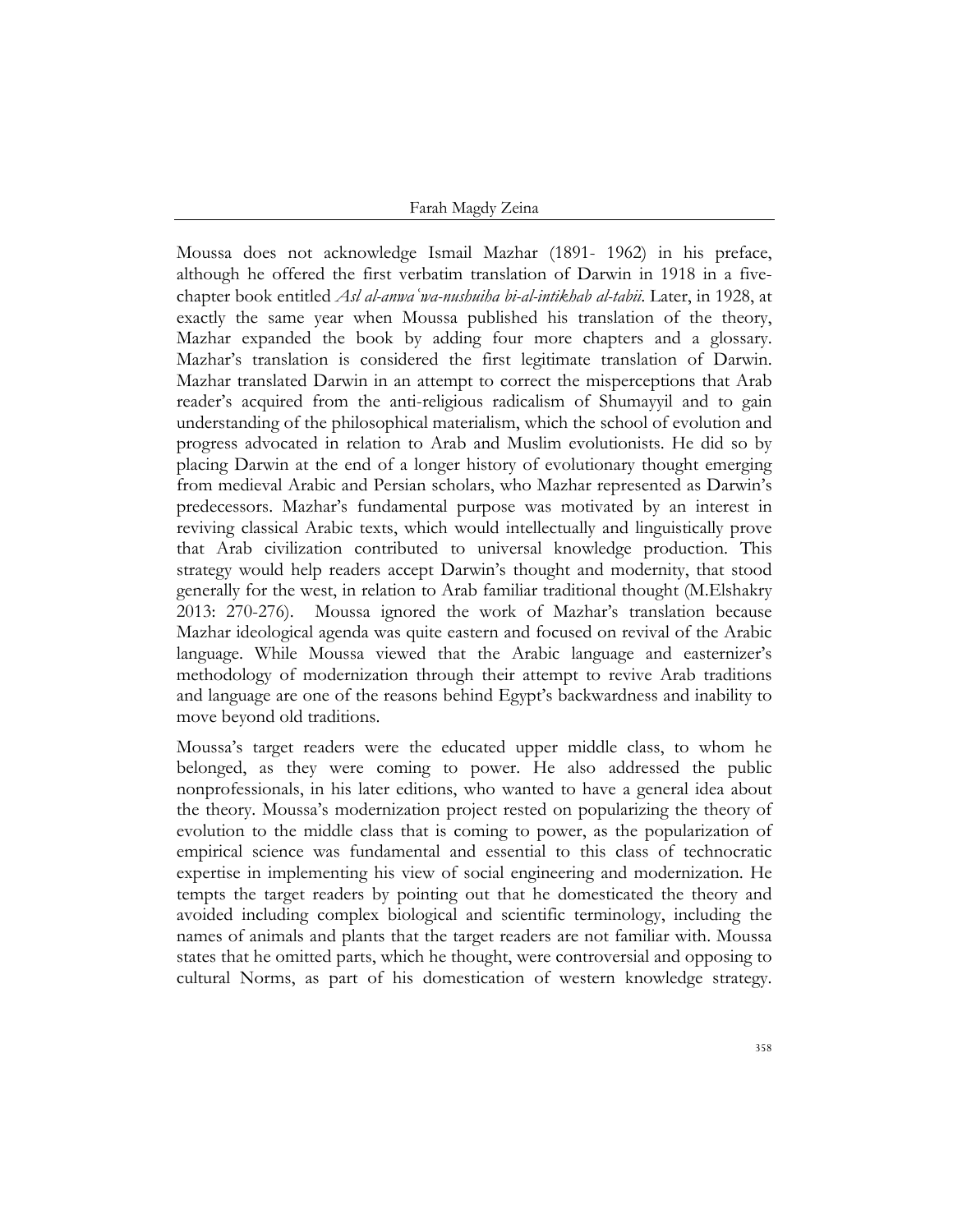Moussa's main purpose was thus popularization of the theory to attract new readers, who are less demanding of elevated archaic style and complex biological terminology. The unspecialized readers could read his translation to get hold of the theory's agency to establish a scientifically managed state.

بقيت نظرية التطور —على قدمها النسبي —غير معروفة أو غير مشروحة في كتاب قائم برأسه، وليس ينكر أحد فضل مجلة المقتطف أو المرحوم شبلي شميل في شرح هذه النظرية، وإيراد األمثلة المتوالية على حقيقتها، لكن مع كل ذلك ليس في العربية كتاب وافٍّ سهل عنها للآن. وقد حدآني هذا النقص في لغتنا على أن أحاول في الصفحات اآلتية شرح النظرية وتعميمها بلغة سهلة، مع توقي ما أشكل منها، فلست أورد إال ما اتفق الرأي عليه، أو ما يمكن القارئ العادي أن يفهمه بال حاجة إلى معارف بيولوجية سابقة، كذلك تماحيت ذكر الألفاظ العلمية؛ كترتيب الطبقات الجيولوجية وأسماء دهورها، ولم اذكر من أسماء الحيوان إال ما يعرفه القراء أو يمكنهم مشاهدته في مصر، إال ما ندر .

Moussa then gives instructions to the readers on how he wants them to read his book. According to Genette "When an author is so kind to explain to you how you must read his book, you are already in a poor position to reply…that you will not read it" (Genette 1997: 209). This statement reveals the indirect strategy that Moussa employs to convince the reader that he/she is already engaged and entrapped in the process of reading. The translator here does not only wish to guide the process of reading, but also to "put the reader in possession of information the [translator] considers necessary for this proper reading" (Genette 1997: 209).

Moussa also reveals omission as another strategy he heavily depends on in his translation. He states: "I have attempted omission ('ikhtisār) to an inadequate extent…" The word ('ikhtisār) literally means summarization, but the context suggests that Moussa means extensive omission by it because he thinks that it is an extreme act, and also because he admits that some readers would find it insufficient and lacking. This is a case in point as a feature of concealed translated texts, which always offer clues hinting at their status as translations. Readers can recognize these features before the text begins; on the cover page and in the preface, readers thus determine how the text will be received based on the way it is presented and introduced to them (Tahir Gürçağlar 2008: 203). Moussa, however, makes a point that his target readers would appreciate this omission and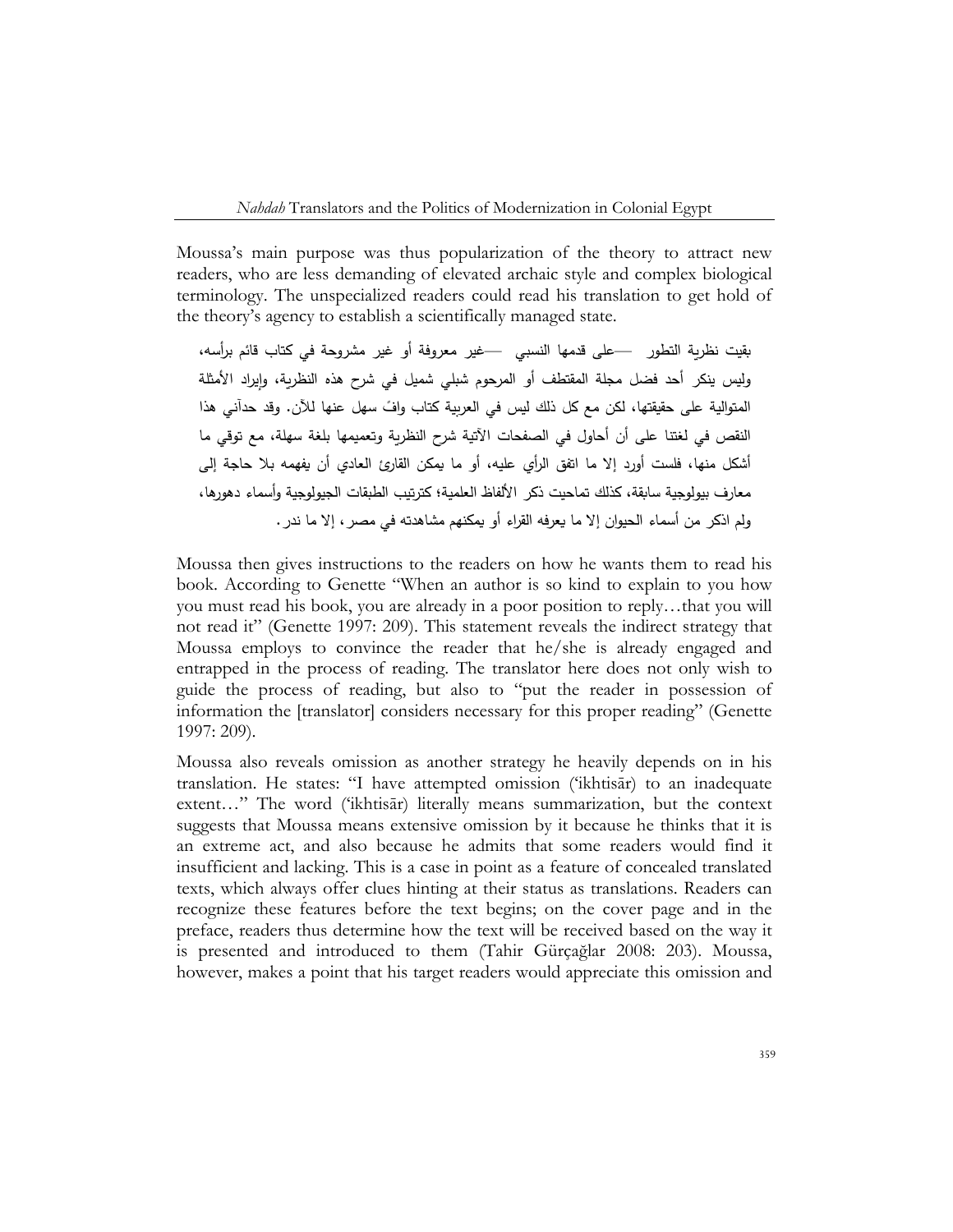find that it offers a general overview of the theory that would "encourage them to search its mysterious elements". The preface thus guides the reader's reception of the text and aims to involve him/her at the heart of the translator's modernization project. Second, it establishes an ideological objective as it placed the text within the general project of modernization and national reform (Tahir Gürçağlar 2002: 52).

وسيرى القارئ اننا اختصرنا أشياء اختصارًا قد يكون مخلأ اضطرنا إليه ترسيم الكتاب الذي بدأنا فيه بنشأة الأر ض، ثم انتهينا منه بإنسان المستقبل، لكن هذا الاختصار ، إذا كان فيه ما يستاء منه المَّطلع، فإن غير ه يجد فيه فكر ة عامة عن النظرية تحثه على البحث والتنقيب عن فر و عها الغامضة أو المقتضبة. ويحسن بالقارئ أن ينعم نظره في الفهرست أولًا، ثم يقرأ الفصول على ترتيبها بحيث تتم الصورة في ذهنه غير مشوشة بتقديم فصل على أخر ، ويحسن أيضًا بمن يريد التوسع في النظرية أن يقرأ مختارات سلمة موسى اليوم والغد ففيهما عدة فصول عن التطور قد عولجت بإسهاب.

In 1928, by the time he published his book on evolution, Moussa was disillusioned in politics and only saw social engineering via eugenics as the only way to progress. Moussa's modernization project thus counted for slow, longterm progress (evolution) to allow eugenics on the hand of the technocratic scientific experts to breed a new race of supermen. These ideas occurred at a phase when Moussa was convinced that the problem of progress does not lie in the environment surrounding men, but in the pace of the course of nature, which works to eradicate the weak minded to eventually reach an evolved species of supermen, that would look down on the ordinary human as we look down on monkeys. The following is one illustration of many, which Moussa includes in his book. Moussa includes various images in his translation, which contributes to his purpose of producing an abridged simple explanation of the theory for the target readers. It is not stated however from where exactly did Moussa borrow these images, as his book lacks any bibliographic information and/or footnotes. The following illustration demonstrates the idea of the future superman, which Moussa borrowed its idea from Bernard Shaw's Man and Superman (1903) and H.G Wells's utopian ideas in Modern Utopia (1905). The image provides a visualization of the future superman, who is the product of advanced sexual selection and good heredity.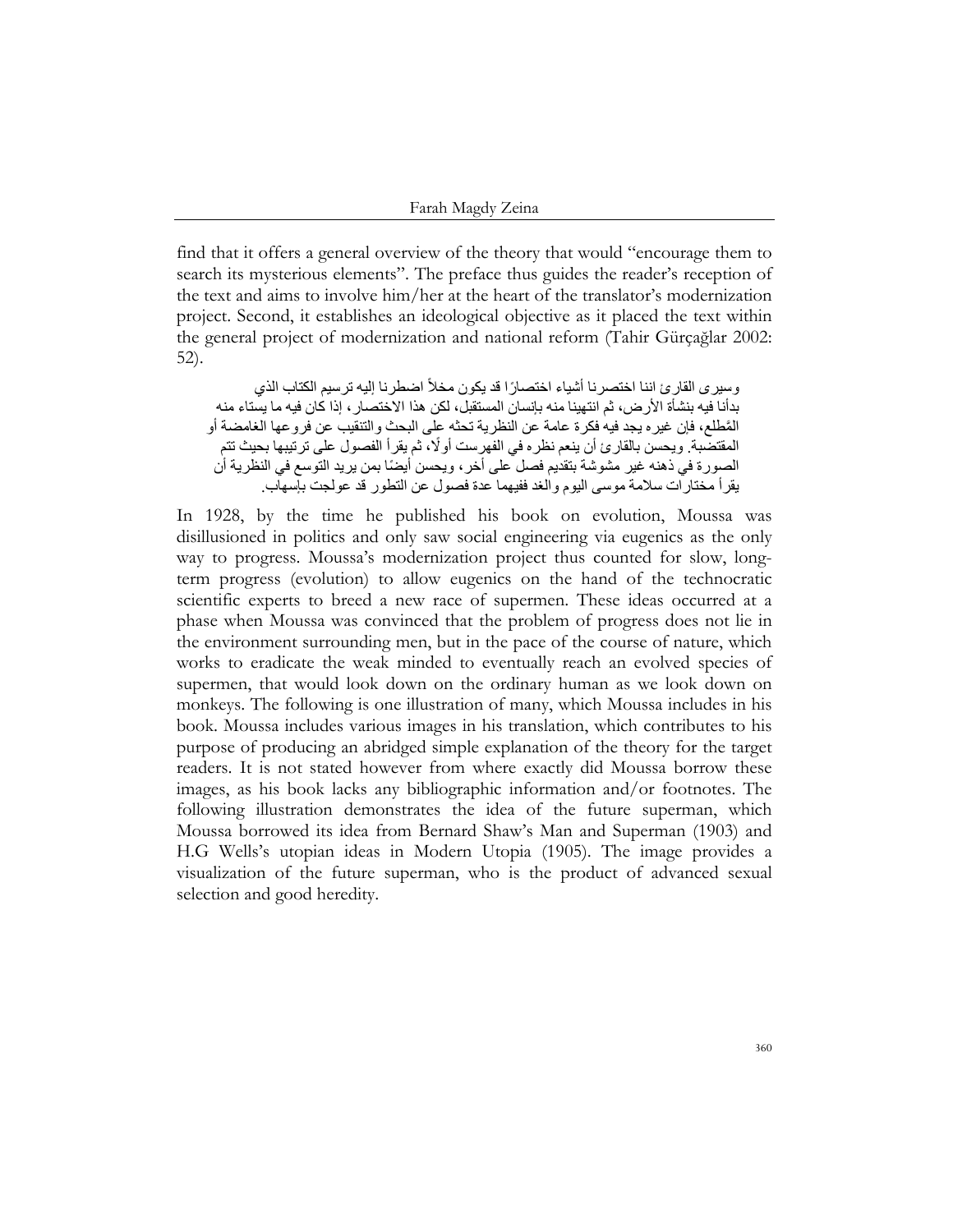

Figure 2: Future superman from Moussa's *Nazariyyat al-tatawwur wa-asl alinsan*."Huge head, strengthened eye-sight, diminishment of other senses, short length and an equally proportioned strong hairless body to carry the huge head" (Moussa 1928: 218).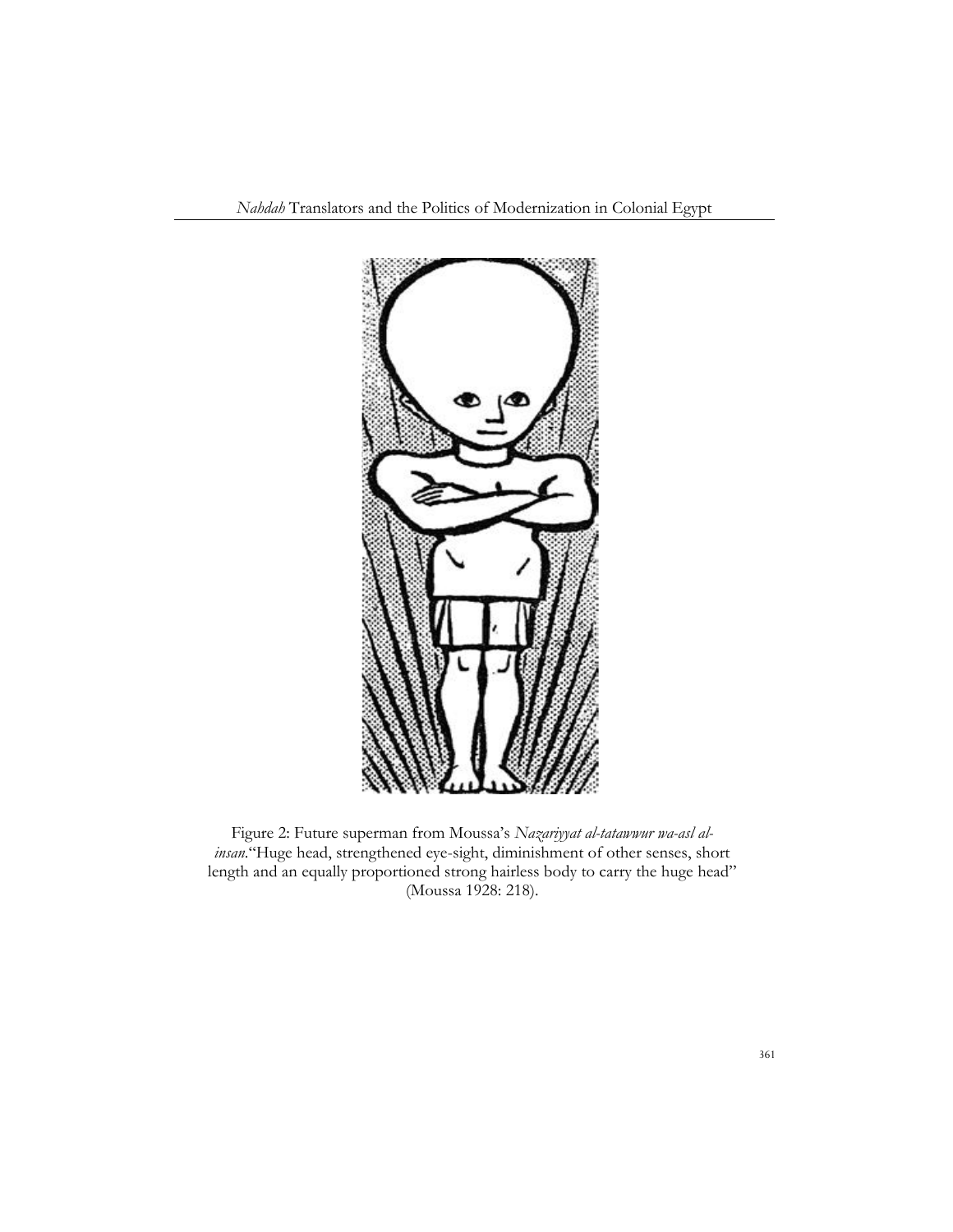## *Conclusion*

The study of paratexts allows translation researchers to move beyond the textual and linguistic analysis to discover why a certain text was selected by a translator in a specific socio-historical moment. This type of analysis enables contextualization of translation as a social, political and historical phenomenon. Paratexual analysis expands the study of Norms in translated texts as it provides material located outside the text itself to explain the concept of translation at the period under study, it explains the purpose of the translation, the aim of the translator in relation to a greater modernization or national project, and it examines the relation between translator and publisher and target market Norms. This paper thus is a project in translation history, as it analyzes paratextual elements and treats the translated text as it first existed in its socio-historical moment. This type of analysis not only reveals cultural and social Norms regarding translation, but it also shows how translations were imported, produced, publicized and received. It thus uncovers the conditions of production as well as those of reception of the translated text. The paratexts of Moussa's translation confirm that analyzing the content of the cover and the translator's preface reveal the status of the translation. It also highlights the agency of the translator in the translation process by examining the decisions and choices he/she made. Analyzing the paratexts also reveals the position of the translator and translation as a genre in the marketplace in a specific socio-historical moment.

## *References*

- Apter, E (2006) *The translation zone: A new comparative literature*. Princeton: Princeton University Press.
- Bowler, P. (2014) "From Agnosticism to Rationalism: Evolutionary Biologists, the Rationalist Press Association, and Early Twentieth-Century Scientific Naturalism." Bernard Lightman and Gowan Dawson (eds.) *Victorian Scientific Naturalism: Community, Identity, Continuity.* Chicago: Chicago Scholarship Online.
- Darwin, C. (1859) *On the Origin of Species by Means of Natural Selection*. London: W. Clowes and Sons.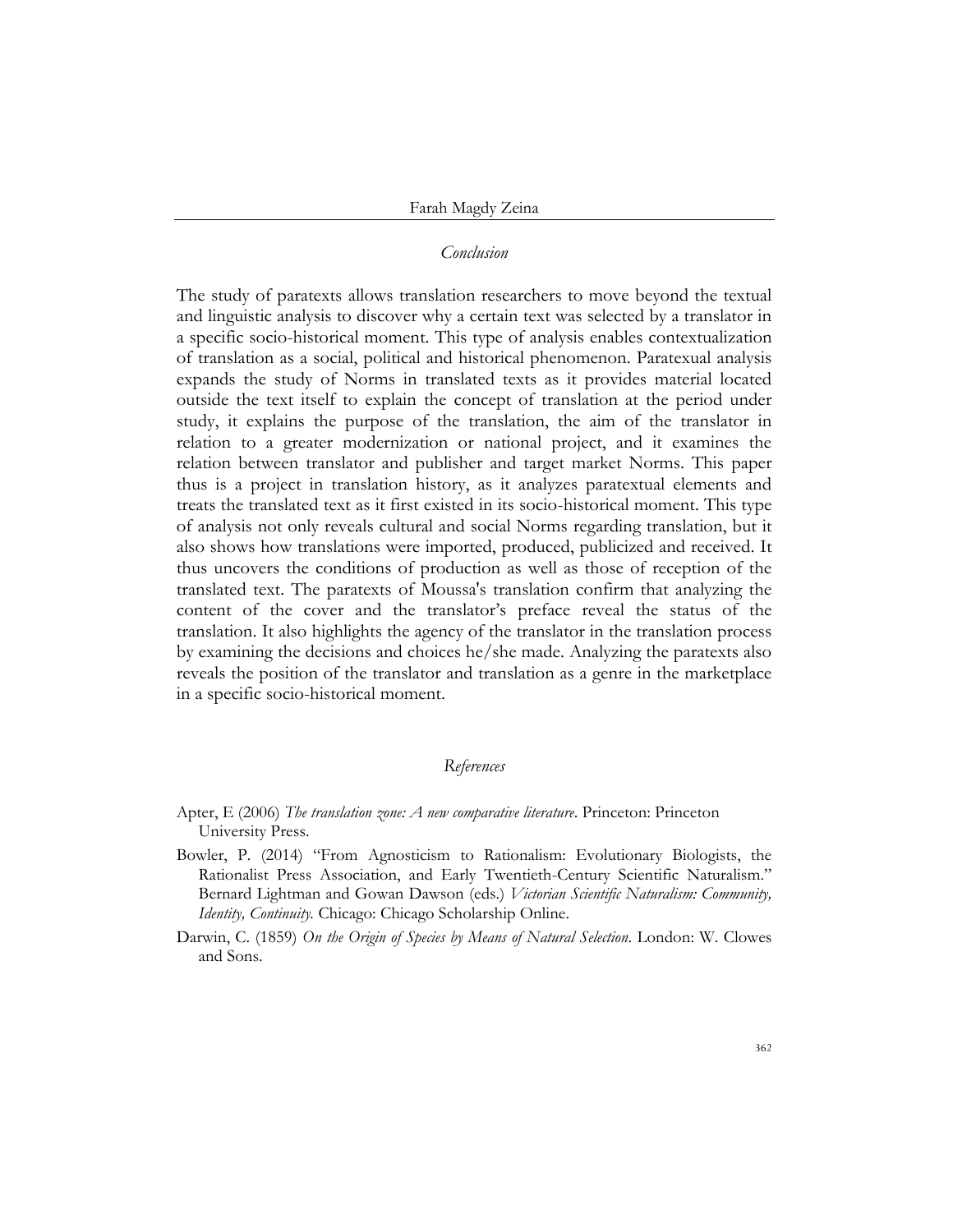- Darwin, C. (1870) *Descent of Man, and Selection in Relation to Sex*. N.J: Princeton University Press.
- Dimitriu, R. (2009) "Translators' Prefaces as Documentary Sources of Translation Studies." Perspectives: Studies in Translatology, 17:3, pp. 193-206.
- Egger, V. (1986) *A Fabian in Egypt: Salama Moussa and the Rise of Professional Classes in Egypt (1909-1939)*. New York: University Press of America*.*
- Elshakry, M. (2003) *Darwin's Legacy in the Arab East: Science, Religion and Politics, 1870-1914*. N.J: Princeton University Press.
- Elshakry, M. (2008) "Knowledge in Motion: The Cultural Politics of Modern Science Translations in Arabic." *Isis*, 99:4, pp. 701-730.
- Elshakry, M. (2013) *Reading Darwin in Arabic: 1860-1950*. Chicago: The University of Chicago Press.
- Elshakry, O. (2007) *The Great Social Laboratory: Subjects of Knowledge in colonial and Postcolonial Egypt.* California: Stanford University Press.
- Faiq, S. (2004) *Cultural Encounters in Translation from Arabic*. London: Multilingual Matters.
- Genette, G. (1987) *Seuils*. Paris: Seuil.
- Genette, G. (1997) *Paratexts*: *Thresholds of Interpretation.* Tr. Jane E. Lewin. Cambridge: Cambridge University Press.
- Hartama-Heinonen, R. (1995) "Translators' Prefaces -A Key to the Translation?" *Folia Translatologica*, 4, pp. 33-42.
- Jacquemond, R. (2004) "Towards an Economy and Poetics of Translation from and into Arabic." *Cultural Encounters in Translation from Arabic*. Edited by Said Faiq. Clevedon, Buffalo and Toronto: Multilingual Matters Ltd.
- Jacquemond, R. (1992) "Translation and Cultural Hegemony: The Case of French-Arabic Translation." *Rethinking Translation: Discourse Subjectivity, Ideology*. Edited by Lawrence Venuti. London: Routledge, pp. 139-158.
- Jacquemond, R. (2009) "Translation Policies in the Arab World: Representations. Discourse and Realities." *The Translator*, 15:1, pp. 15-35.
- Lockman, Z. (1994) "Imagining the Working Class: Culture, Nationalism, and Class Formation in Egypt, 1899-1914." *Poetics Today,* 15:2, pp. 157-190.
- Mazhar, I. (1918) *Asl al-anwaʿwa-nushuiha bi-al-intikhab al-tabii*. Cairo: Hindawi Publishing.
- McRae, E. (2006) The Role of Translators' Prefaces to Contemporary Literary Translations into English. Masters, University of Auckland.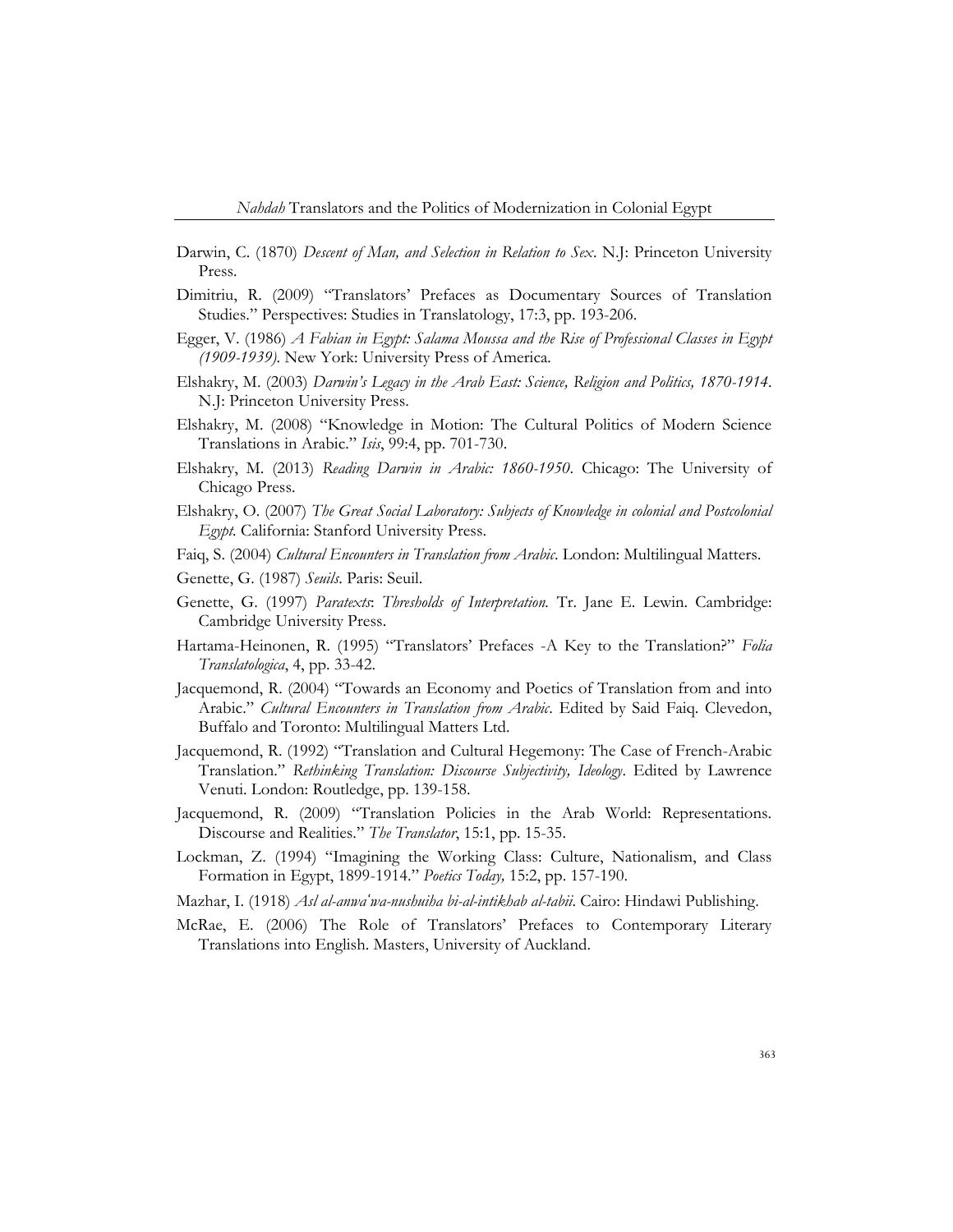- McRae, E. (2012) "The Role of Translators' Prefaces to Contemporary Literary Translations into English: An Empirical Study." *Translation Peripheries*, pp. 63-101.
- Mitchell, T. (2002) *Rule of Experts: Egypt, Techno-politics, Modernity*. Oxford: University of California Press.
- Mitchell, T. (1988) *Colonising Egypt*. Berkeley: University of California Press.
- Moussa, S. (1928) *Nazariyyat al-tatawwur wa-asl al-insan.* Cairo: Hindawi Publishing.
- Munday, J. (2009) *The Routledge Companion to Translation Studies.* New York: Routledge, pp. 74-105.
- Selim, S. (2009) "Languages of Civilization: Nation, Translation and the Politics of Race in Colonial Egypt." *The Translator*, 15:1, pp. 139-56.
- Selim, S. (2016) "Text and Context: Translating in a State of Emergency." *Translating Dissent: Voices from and with the Egyptian Revolution.* Ed. Mona Baker. NY and London: Routledge, pp. 77-87.
- Spencer, H. (1867) *First Principles*. 2nd Ed. London: Williams and Norgate.
- Spencer, H. (1898) *The Principles of Sociology, in Three Volumes*. New York: D. Appleton and Company.
- Sharabi, H. (1970) Arab intellectuals and the West: the formative years, 1875-1914. London: The Johns Hopkins Press.
- Shumayyil, S. (1884) *Ta'rib li-sharh Bukhnir 'ala madhhab Darwin.* Cairo: Hindawi Publishing.
- Renan, E. (1990) 'What is a nation?' (tr. Martin Thom) in Bhabha, Homi K. (ed.) *Nation and Narration*, London: Routledge.
- Robyns, C. (1994) "Translation and Discursive Identity". *Poetics Today*, 15:3, pp. 405-428.
- Tageldin, S. (2011) *Disarming Words: Empire and the Seduction of Translation in Egypt*. Berkeley: University of California Press.
- Tahir Gürçağlar, S. (2001) "Adding towards a Nationalist Text: On a Turkish Translation of *Dracula." Target,* 13:1, pp. 125-148.
- Tahir Gürçağlar, S. (2002) "What Texts Don't Tell: The Use of Paratexts in Translation Research." *In Crosscultural Transgressions. Research Models in Translation Studies II: Historical and Ideological Issues*, Theo Hermans (ed.), pp. 44–60. Manchester: St. Jerome.
- Tahir Gürçağlar, S. (2008) *The Politics and Poetics of Translation in Turkey, 1923-1960.*  Amsterdam: Rodopi.
- Tahir Gürçağlar, S. (2010) "Scouting the Borders of Translation: pseudotranslation, concealed translations and authorship in Twentieth-century Turkey" *Translation Studies*, 3:2, pp. 172-187.